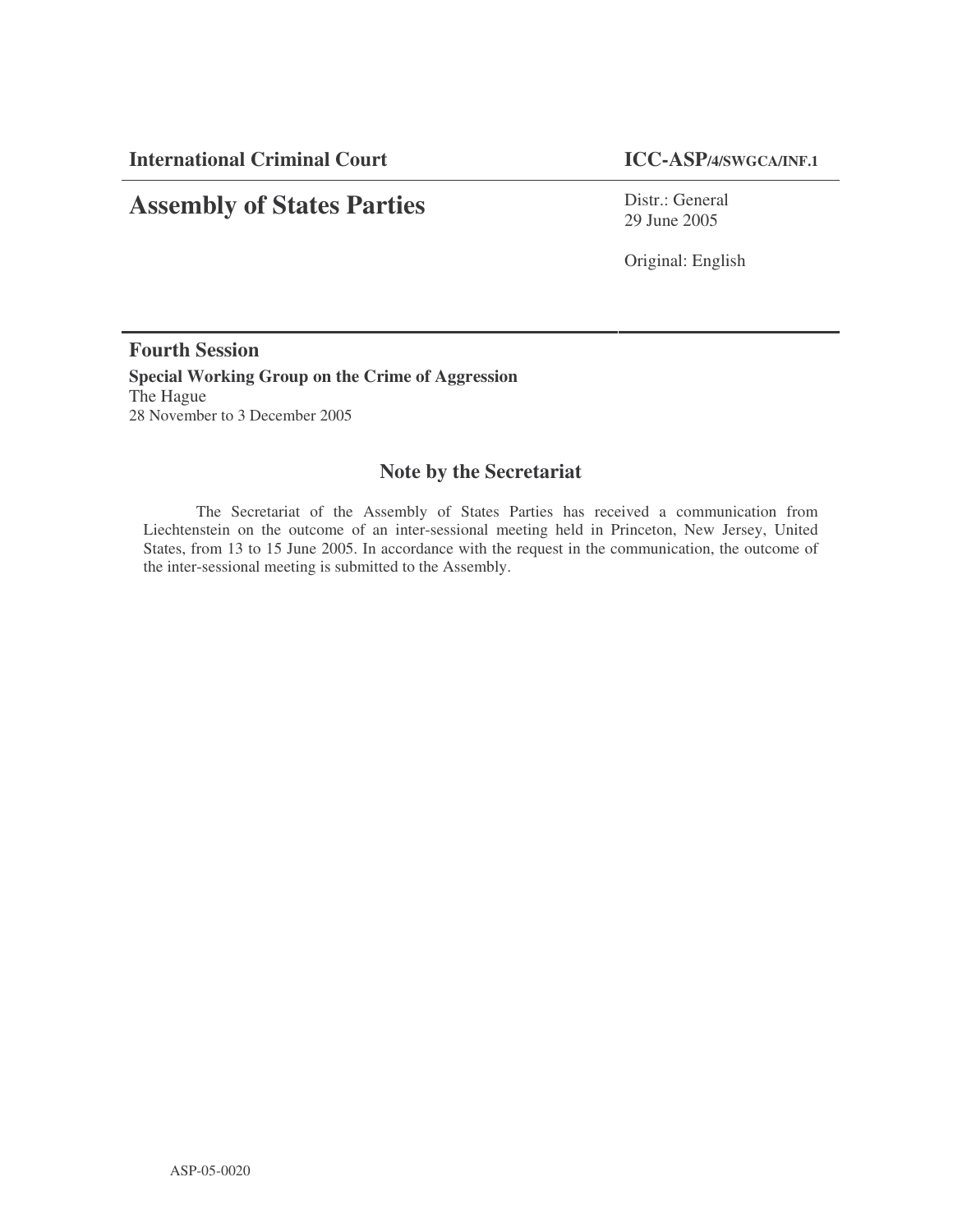[Intentionally left blank]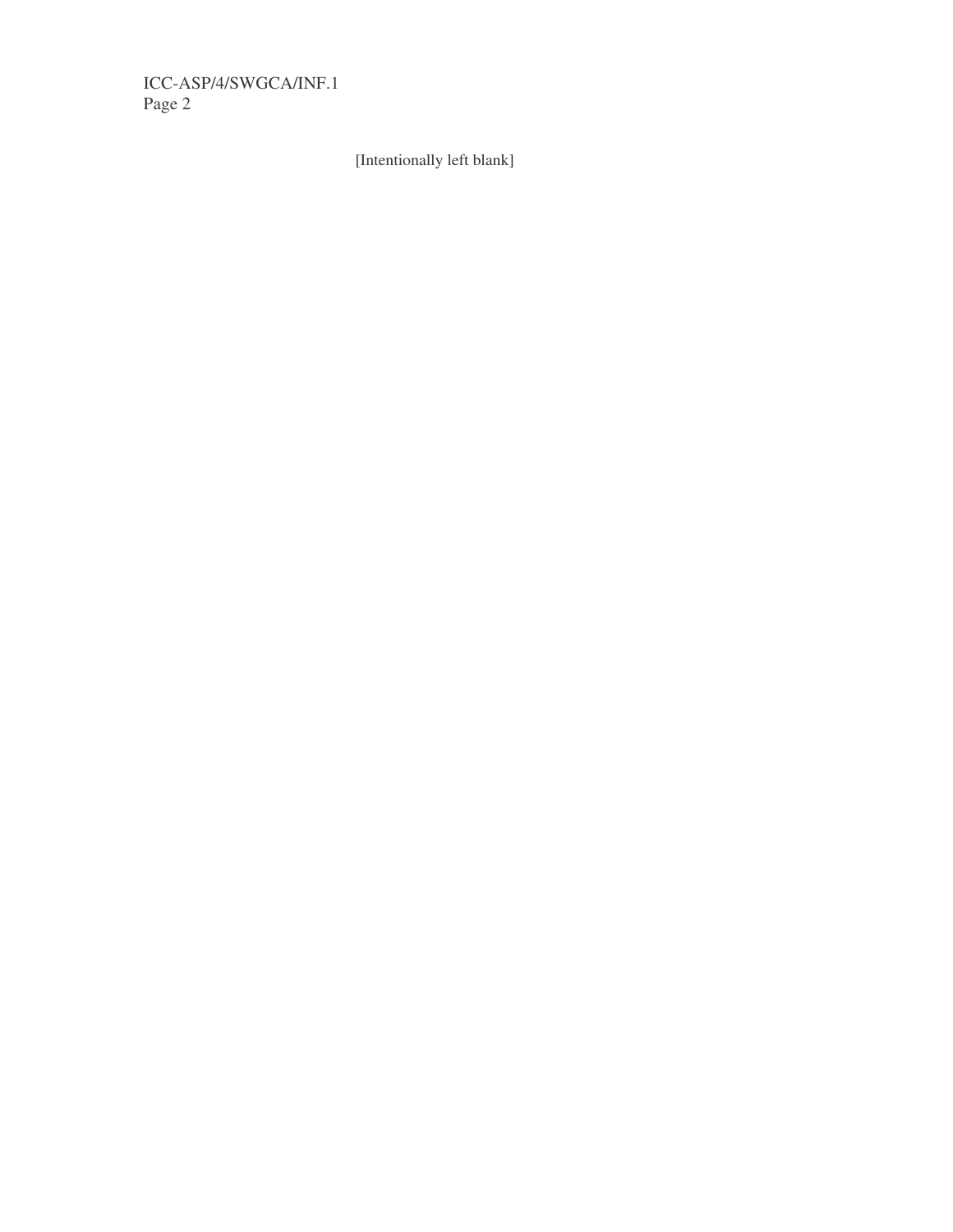# **Informal inter-sessional meeting of the Special Working Group on the Crime of Aggression, held at the Liechtenstein Institute on Self-Determination, Woodrow Wilson School, Princeton University, New Jersey, United States, from 13 to 15 June 2005**

# **Contents**

| I. |                 |    |                                                                                                                        | Paragraphs<br>$1 - 3$ | Page<br>5 |
|----|-----------------|----|------------------------------------------------------------------------------------------------------------------------|-----------------------|-----------|
|    |                 |    |                                                                                                                        |                       |           |
| П. |                 |    |                                                                                                                        | $4 - 51$              | 5         |
|    | A.              |    | Issues related to the crime of aggression requiring further                                                            | $\overline{4}$        | 5         |
|    | <b>B.</b>       |    | Issues discussed at the 2004 inter-sessional meeting requiring                                                         | $5 - 51$              | 5         |
|    |                 | 1. | Possibility for a State to "opt out" of the Court's                                                                    | $5 - 17$              | 5         |
|    |                 | 2. | Retention, exclusion or adaptation of article 25,                                                                      | 18-43                 | 7         |
|    |                 |    | (a) Participation by an individual in the criminal act                                                                 | 19-32                 | 7         |
|    |                 |    | (b) Attempt to commit the crime of aggression                                                                          | $33 - 43$             | 9         |
|    |                 | 3. | Retention, exclusion or adaptation of article 33 of the                                                                | 44-46                 | 10        |
|    |                 | 4. | Retention, exclusion or adaptation of article 28 of the                                                                | $47 - 50$             | 10        |
|    |                 | 5. | Retention, exclusion or adaptation of article 30 of the                                                                | 51                    | 11        |
|    | $\mathcal{C}$ . |    | Preliminary discussions on other issues relating to the Rome                                                           | 52-55                 | 11        |
|    |                 | 1. |                                                                                                                        | 52-53                 | 11        |
|    |                 | 2. |                                                                                                                        | 54-55                 | 11        |
|    | D.              |    |                                                                                                                        | 56-86                 | 11        |
|    |                 | 1. | The rights of the accused during the predetermination                                                                  | $60 - 62$             | 12        |
|    |                 | 2. | Prior determination of the act of aggression before the<br>Court can exercise jurisdiction and the appropriate body to | 63-74                 | 12        |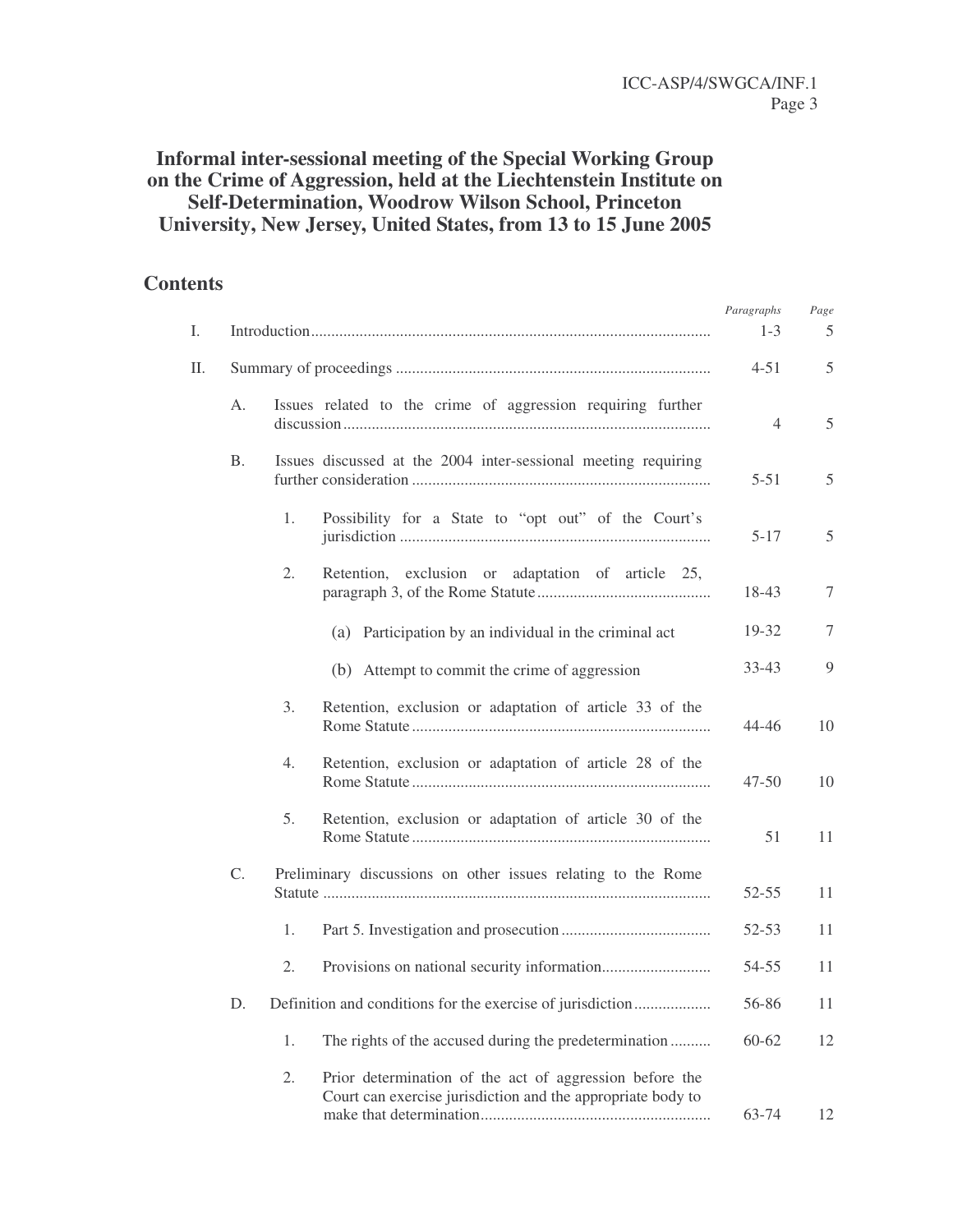|    | 3. | Definition of the crime of aggression: generic or specific | 75    | 14 |
|----|----|------------------------------------------------------------|-------|----|
|    | 4. | Proposed rewordings for the chapeau of the Coordinator's   | 76-86 | 14 |
| E. |    |                                                            | 87-92 | 16 |
|    | 1. | Allocation of time at the regular sessions of the Assembly | 87    | 16 |
|    | 2. | Venue of meetings of the Special Working Group on the      | 88    | 16 |
|    | 3. |                                                            | 89    | 16 |
|    | 4. |                                                            | 90    | 16 |
|    | 5. |                                                            | 91-92 | 16 |
|    |    |                                                            |       | 18 |
|    | L. | Proposed rewordings for the chapeau of the Coordinator's   |       | 18 |
|    | П. |                                                            |       | 19 |
|    | Ш. |                                                            |       | 21 |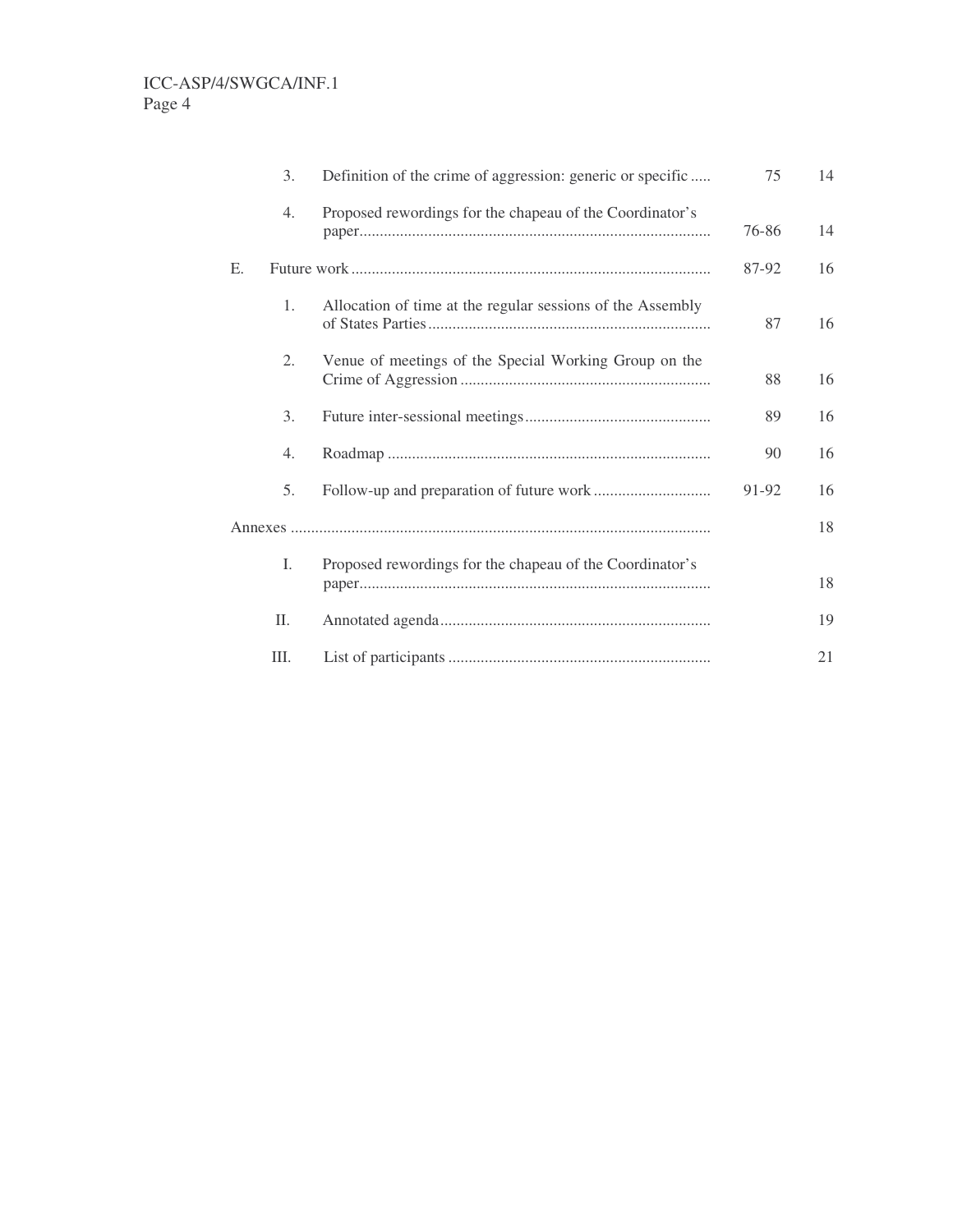# **I. Introduction**

1. At the invitation of the Government of Liechtenstein and pursuant to a recommendation by the Assembly of States Parties, an informal inter-sessional meeting of the Special Working Group on the Crime of Aggression was held at the Liechtenstein Institute on Self-Determination, Woodrow Wilson School, Princeton University, New Jersey, United States, from 13 to 15 June 2005. Invitations to participate in the meeting had been sent to all States as well as to representatives of civil society. Ambassador Christian Wenaweser (Liechtenstein) chaired the meeting. The agenda of the meeting is contained in annex II and the list of participants in annex III.

2. The participants in the informal inter-sessional meeting expressed their appreciation to the Governments of Germany, Finland, Liechtenstein, the Netherlands and Switzerland for the financial support they had provided for the meeting and to the Liechtenstein Institute on Self-Determination at Princeton University for hosting the event.

3. The present document does not necessarily represent the views of the Governments that the participants represent. It seeks to reflect conclusions and opinions regarding different issues pertaining to the crime of aggression; and it is understood that these issues will have to be reassessed in light of further work on the crime of aggression. It is hoped that the material in the present document will facilitate the work of the Special Working Group on the Crime of Aggression.

# **II. Summary of proceedings**

# **A. Issues related to the crime of aggression requiring further discussion**

4. With regard to the list of issues to be addressed in developing proposals for a provision on aggression in accordance with article 5, paragraph 2, of the Rome Statute and pursuant to resolution F adopted by the United Nations Diplomatic Conference of Plenipotentiaries on the Establishment of an International Criminal Court, it was decided that there was no need to add issues to the list contained in the report of the 2004 inter-sessional meeting.<sup>1</sup>

# **B. Issues discussed at the 2004 inter-sessional meeting requiring further consideration**

# **1. Possibility for a State to "opt out" of the Court's jurisdiction**

5. Reference was made to the fact that the provisions of the Rome Statute regarding aggression were not necessarily clear because they had been incorporated in the text at a late phase of the 1998 Diplomatic Conference and were not the result of specific negotiations. It was also noted that article 121 had been drafted prior to the inclusion of the crime of aggression within the crimes falling under the jurisdiction of the Court and that consequently article 121 had not been drafted against the background of the specific problems posed by the crime of aggression.

6. It was noted that there were three approaches to how to proceed once agreement was reached on the definition of the crime of aggression and the exercise of the Court's jurisdiction.

7. The first two approaches took account of the discussion on article 121 of the Statute reflected in paragraphs 13 to 19 of the 2004 report.

8. The first approach posited that article 121, paragraph 4, would be applicable and that it was of the essence to maintain a unified legal regime with regard to the crimes over which the Court had jurisdiction. According to this approach, once seven eighths of the States Parties had ratified or

<sup>&</sup>lt;sup>1</sup> ICC-ASP/3/25, annex II, appendix.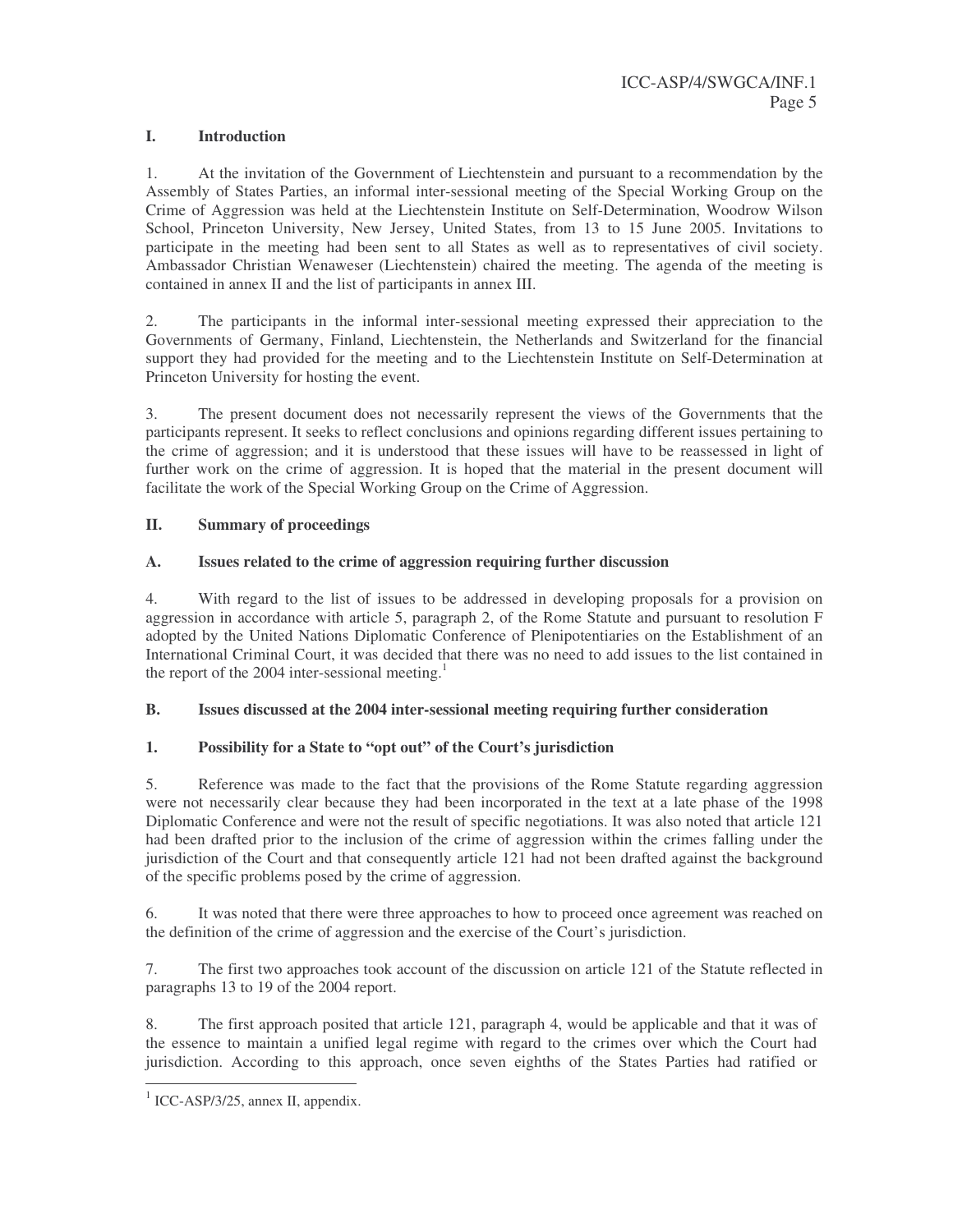accepted an amendment to the Statute, the amendment would become binding on all States Parties, including States that subsequently became parties. Furthermore, it was argued that the crime of aggression was already included in the Statute and that State Parties had therefore already accepted it by becoming parties thereto; accordingly, an "opt in" approach for the crime of aggression as foreseen under article 121, paragraph 5, was contrary to the Statute. Another argument in favour of paragraph 4 was that the crime of aggression should not be treated differently from the other crimes within the jurisdiction of the Court. As a further argument against the applicability of article 121, paragraph 5, it was stated that the Statute should constitute a coherent whole. Caution was thus required in order to avoid "à la carte" regimes, something the Statute had carefully avoided, with the sole exception of article 124, which included a temporal limitation regarding war crimes.

9. The view was expressed that, if anything, an "opt out" approach was preferable to the "opt in" approach reflected in article 121, paragraph 5. In this connection, reference was made to the "opt out" clause contained in article 124, with some States repeating their criticism of that provision. The view was expressed that an "opt out" provision would provide for a more unified legal regime than an "opt in" approach.

10. The second approach was based on the premise that that article 121, paragraph 5, would be applicable. In this connection, it was argued that a State would have to opt in before recognizing the Court's jurisdiction over the crime of aggression. As a result of the application of article 121, paragraph 5, two sets of regimes might be applicable to different groups of States.

11. The opinion was expressed that the incorporation of the crime of aggression would automatically entail an amendment to article 5. Since article 121, paragraph 5, made reference to article 5, it was clear that article 121, paragraph 5, was automatically applicable.

12. It was held, on the other hand, that the applicability of article 121, paragraph 5, was doubtful inasmuch as the completion of discussions on the crime of aggression would not necessarily entail an amendment of article 5. Structurally, the crime of aggression would not be accommodated under article 5 but in all likelihood as a new article 8 *bis*. According to this view, the procedure envisaged in paragraph 5 was not applicable to the crime of aggression, but was rather intended to apply to the inclusion of new crimes within the jurisdiction of the Court. This would clearly not be the case for the crime of aggression which was already included within the Court's jurisdiction under article 5, paragraph 1. Furthermore, it was argued that article 5, paragraph 2, could be either left in the Statute, even though it would become obsolete after the incorporation of the crime of aggression, or simply deleted.

13. It was also suggested that it might be feasible to combine paragraphs 4 and 5 of article 121; it was argued, however, that those two paragraphs were incompatible.

14. The third approach considered that article 5, paragraph 2, required only the "adoption" of the provision for the exercise of the Court's jurisdiction and noted that no reference to "amendment" was contained in that provision. According to this view, adoption by the Assembly of States Parties would suffice for entry into force so that only article 121, paragraph 3, would apply. However, others were of the view that the Vienna Convention on the Law of Treaties <sup>2</sup> made a distinction between the adoption of the text of an amendment and the consent of a State to be bound by it. The application of article 121, paragraph 3, would therefore not answer the question as to whether article 121, paragraph 4, or article 121, paragraph 5, was applicable with regard to the incorporation of the crime of aggression. It was also argued that the reference in article 5, paragraph 2, to "adoption" differed from the meaning given to the term in the context of the Vienna Convention on the Law of Treaties.

<sup>2</sup> United Nations, *Treaty Series*, vol. 1155, p. 331.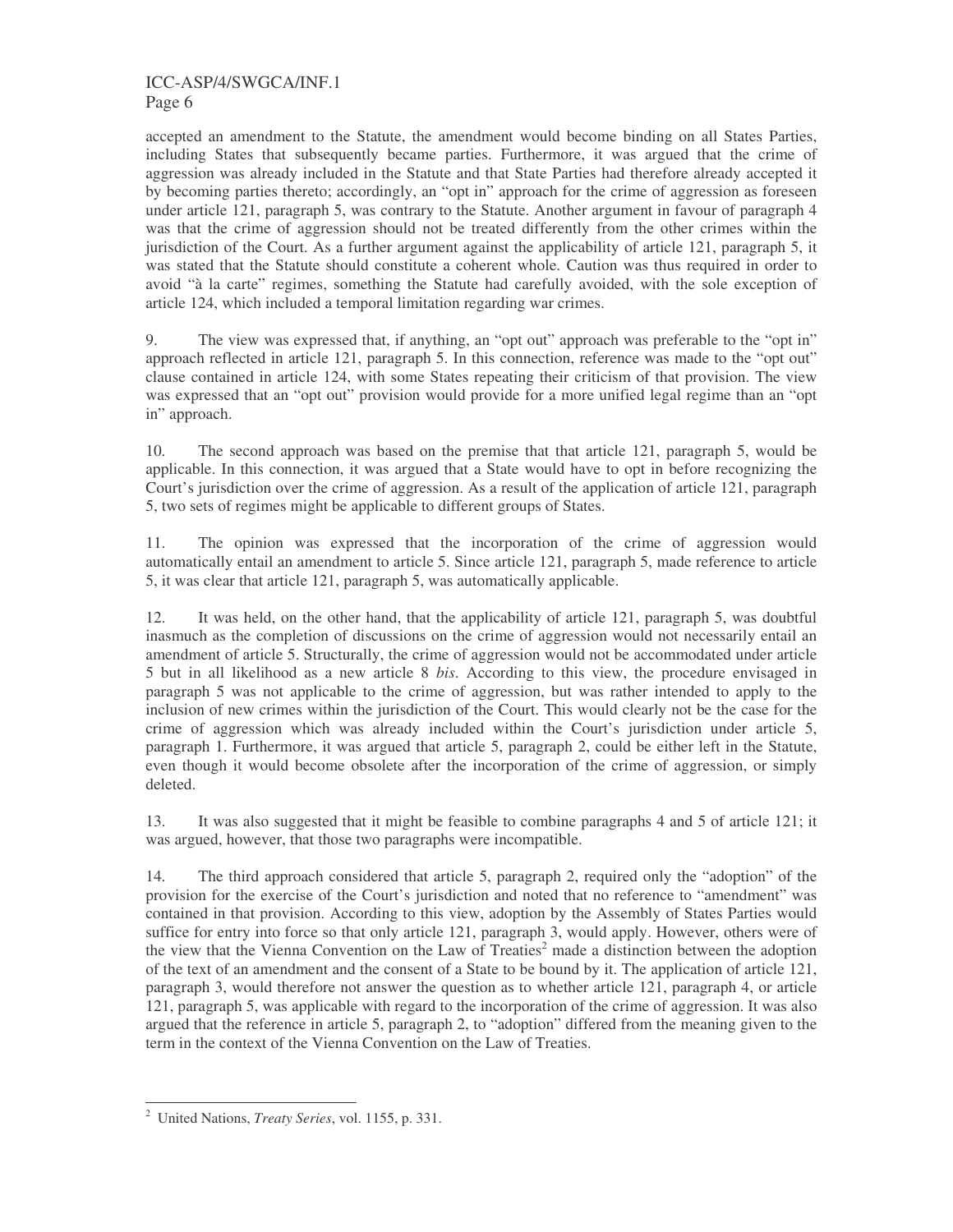15. The view was also expressed that the inclusion of the words "in accordance with" in article 5, paragraph 2, referred to the need for an amendment. It was posited that this had been the understanding when the Statute was adopted in 1998. Others, however, stated that this was not their understanding.

16. Reference was further made to the need to ensure that the provisions on the conditions for the exercise of jurisdiction entered into force under the same conditions as the provisions relating to the definition.

17. It was suggested that the focus of the discussion should be on the definition of the crime of aggression and on conditions for the exercise of jurisdiction. If consensus was attained on those issues, the answer to the question as to whether paragraph 4 or paragraph 5 of article 121 was applicable would probably become self-evident.

# **2. Retention, exclusion or adaptation of article 25, paragraph 3, of the Rome Statute**

18. It was agreed that article 25, paragraph 3, of the Rome Statute contained two concepts that potentially had a bearing on aggression: participation by an individual in the criminal act and an attempt to commit a crime.

# **(a) Participation by an individual in the criminal act**

19. There was agreement that the crime of aggression had the peculiar feature of being a leadership crime, thereby excluding participants who could not influence the policy of carrying out the crime, such as soldiers executing orders. Accordingly, the issue to be discussed was more one of the legal technique to be applied. It had to be decided whether the fact that aggression was a leadership crime needed to be reflected in article 25, paragraph 3, or whether parts thereof had to be excluded from application to the crime of aggression.

20. It was suggested that instead of including the conditions for individual criminal responsibility within the definition of the crime, it might be preferable to keep the definition of the crime rather narrow. Thus, article 25, paragraph 3, would reflect the leadership nature of the crime through the insertion of a new subparagraph (e) *bis* modelled on subparagraph (e), which dealt with genocide. This new subparagraph (e) *bis* could be inserted to clarify that article 25, paragraph 3, was applicable to the crime of aggression insofar as it was compatible with the leadership nature of the crime. Another possibility was to elaborate on the leadership traits within the elements of the crime of aggression.

21. Several participants were of the view that article 25, paragraph 3, as a whole was applicable to the crime of aggression.

22. As regards the possible exclusion of the applicability of article 25, paragraph 3, it was noted that there was a potential risk of excluding a group of perpetrators. Consequently, it would be preferable to verify whether the provisions of article 25, paragraph 3, matched each specific situation. It followed that a general exclusion would not constitute a sound option.

23. The exclusion of article 25, paragraph 3, would be justified only in light of the argument reflected in paragraph 39 of the 2004 report, namely that the crime of aggression had not been carried out. According to this view, the matter was best dealt with by leaving the determination of whether or not to apply article 25, paragraph 3, in specific situations to the discretion of the judges.

24. It was suggested that the issue could be dealt with by:

(a) Elaborating a concise definition of aggression, leaving the relevant general principles of criminal law to be covered by other parts of the Statute, in particular article 25;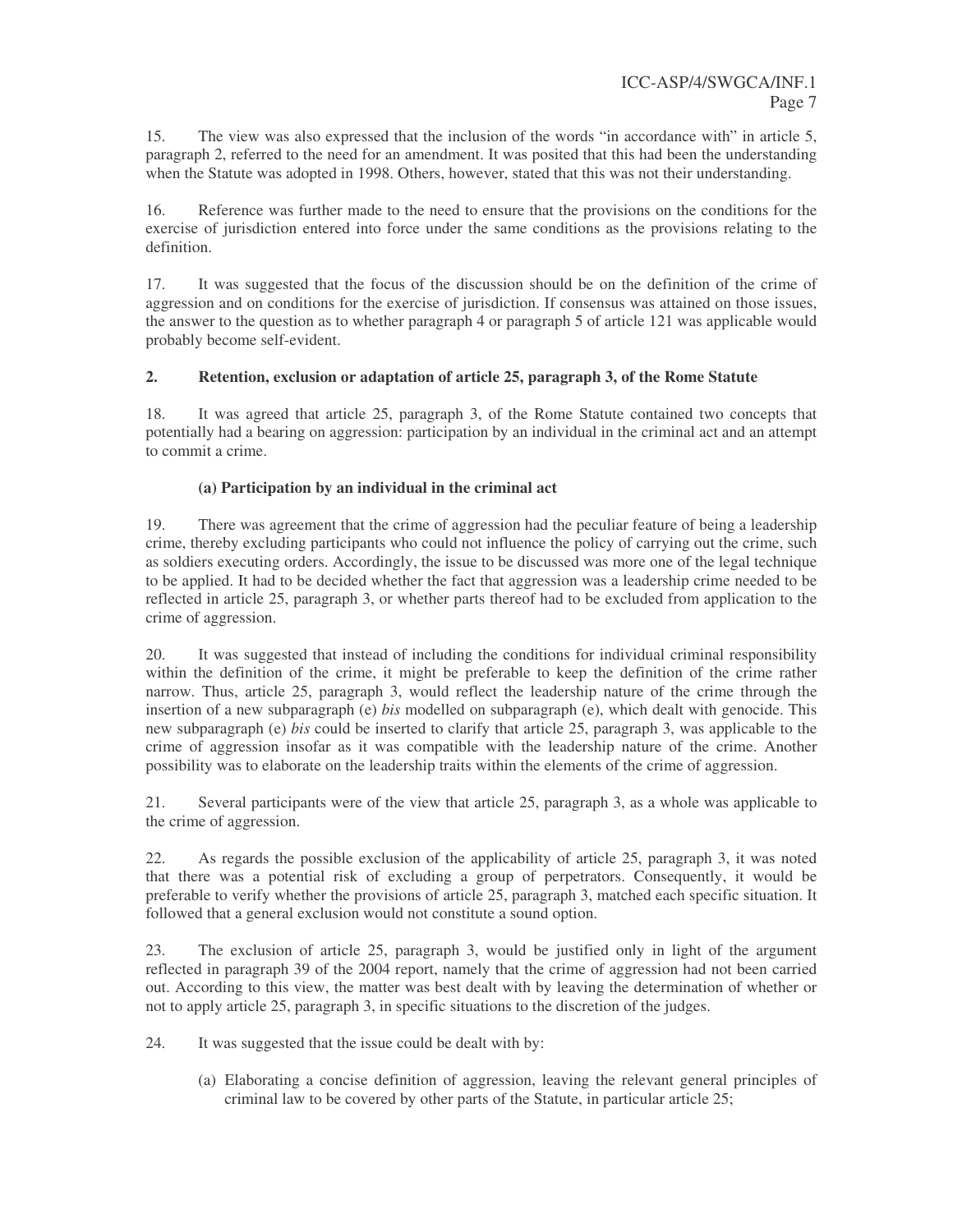- (b) Refining the definition of aggression contained in the Coordinator's paper by aligning the general principles of criminal law with other provisions of the Statute; or
- (c) Inserting a new subparagraph (e) *bis* to clarify the specific relationship between the crime of aggression and article 25, paragraph 3.

25. Some participants felt that it might be necessary to include a provision ensuring the applicability of article 25, paragraph 3.

26. In the course of the discussion, reference was made to the jurisprudence of the Nuremberg and Tokyo tribunals, which might be said to have codified customary international law and was deemed more relevant than the practice of the ad hoc tribunals established in the 1990s, which do not deal with the crime of aggression.

27. While some delegations expressed the view that the issue of participation related to a question of drafting technique rather than substance and could therefore be catered for in the definition of elements of crime, some delegations warned against leaving everything to the elements of crime. Such an approach to participation, it was argued, might have serious implications for the crime of aggression. If the definition of participation were to be removed completely, one would be left with collective participation alone. That would introduce an anomaly with regard to the crime of aggression that did not exist in the case of other crimes, such as crimes against humanity, in respect of which not only was a definition of collective participation provided but acts of individual participation were also listed.

28. According to this view, it was crucial to seek a solution in the primary text and not in the elements of crime. It was necessary to develop a formulation that would recognize aggression as a leadership crime but at the same time define what individual participation meant in each situation envisaged under article 25, paragraph 3. There was considerable agreement that, to the extent feasible, the definition of aggression should deal with the collective as well as the individual act.

29. Some participants also expressed the view that more clarity was needed as regards the meaning of leadership as well as the scope of its application.

30. As a result of the discussion on article 25, a proposal<sup>3</sup> was introduced to insert a new paragraph 3 *bis* which would read:

"In respect of the crime of aggression, only persons being in a position effectively to exercise control over or to direct the political or military action of the State shall be criminally responsible and liable for punishment."

31. This proposal assumed that article 25, paragraph 3, would be applicable to the crime of aggression and sought to ensure that only leaders would be held liable for that crime. The new provision was proposed as a separate paragraph because the leadership requirement needed to be fulfilled in all cases, whereas paragraph 3 contained alternative requirements, set forth in subparagraphs (a) to (d). The proposal was combined with the deletion of elements of participation from the chapeau of the Coordinator's paper, on the understanding that the elements would be covered by article 25, paragraph 3.

32. Two somewhat similar proposals for a rewording of the chapeau were also submitted for consideration by the participants. 4

<sup>&</sup>lt;sup>3</sup> See proposal B in annex I.

<sup>4</sup> See proposals A and B in annex I.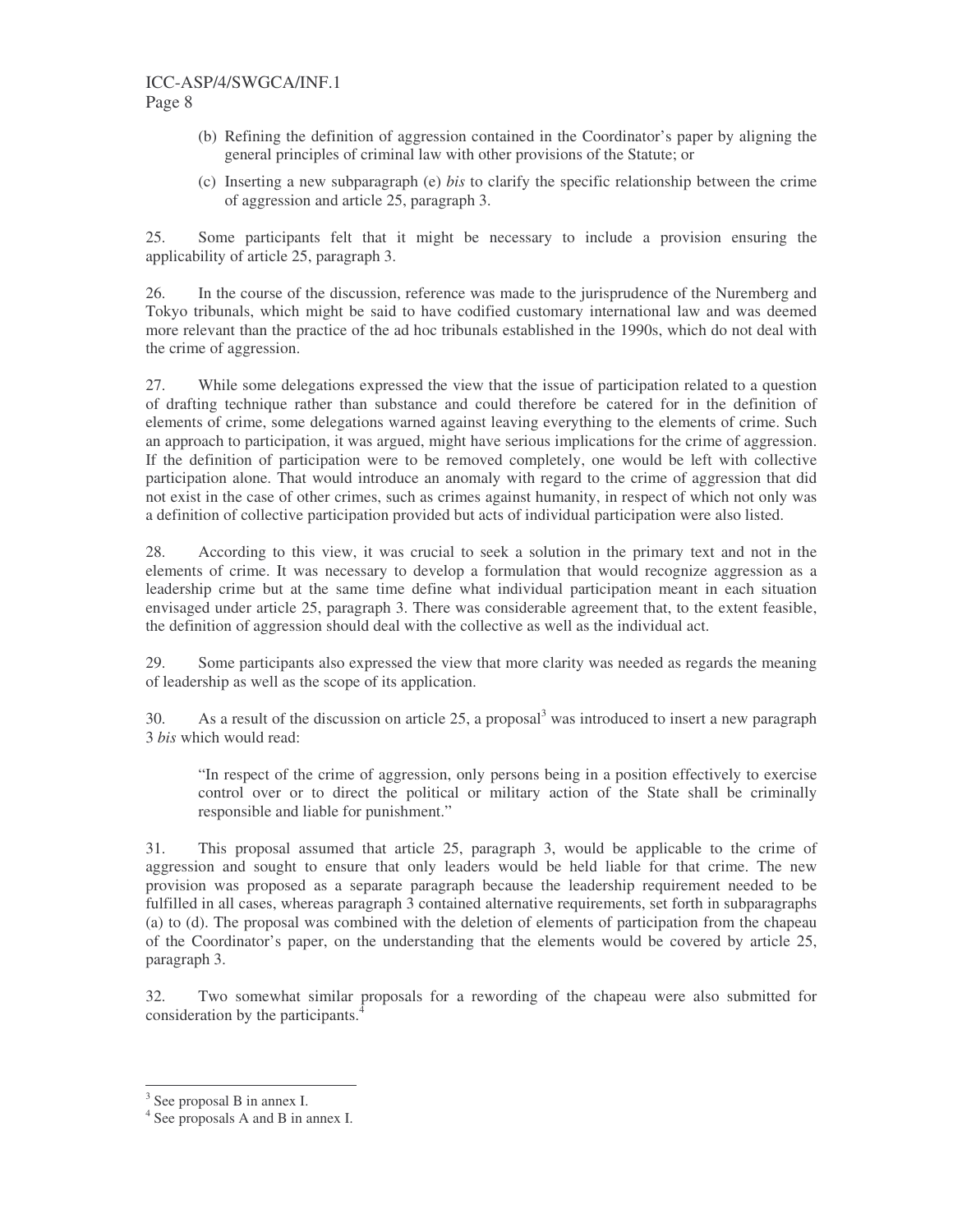# **(b) Attempt to commit the crime of aggression** 5

33. Attention was drawn to the need to make a distinction between: (a) the collective act of aggression, which would be carried out by a State; and (b) the individual act of participation in the collective act.

34. In relation to the collective act, the question was raised whether it was necessary for the collective act to have been completed or whether an attempt to carry out the collective act sufficed. It was suggested that this issue pertaining to the collective act should be dealt with in the definition of aggression.

35. As regards the individual act of participation in the collective act, the question was raised whether actual participation in the collective act was needed or whether an attempt at participating in the collective act sufficed. This issue, it was stated, would fall within the scope of article 25 if that provision was applicable to the crime of aggression.

36. Some participants considered it important to cover the attempt to commit the crime, particularly since no differential treatment should be accorded to the different types of crimes within the jurisdiction of the Court. As one of the purposes of including the crime of aggression in the Statute was to deter its commission, there was also a need to deter the attempt to commit it. Accordingly, article 25, paragraph 3(f), posed no problem with regard to the crime of aggression and should therefore be deemed applicable.

37. With regard to possible concerns about an excessively broad concept of attempt resulting in inappropriate situations being submitted to the jurisdiction of the Court, it was noted that there were two safeguards to ensure an adequate threshold. The first was the requirement for the Office of the Prosecutor to analyse the specific situation and not to pursue irrelevant attempts; the second was the role of an outside body that might be called upon to determine whether an act of aggression had taken place.

38. On the other hand, it was also stated that a crime of aggression presupposed that the act of aggression had been completed. In the absence of such a completed act, there would be no crime.

39. The query was also raised whether attempt might already be covered by the reference to planning, preparation or initiation, which was contained in the definition. However, this was considered to be doubtful since planning referred more to the material element of the crime and an attempt was different from preparation or initiation of the act. It was also noted that some legal systems did not criminalize planning and preparation of a crime, with the notable exception of the crime of terrorism; yet the attempt to commit a crime was always penalized. Furthermore, it was not clear whether there were instances in existing case law of attempt being considered as a crime. In this connection, it was observed that existing case law did not cover attempt because in all cases aggression had in fact been committed. Attention was also drawn to the fact that the 1992 draft Code of Crimes against the Peace and Security of Mankind,<sup>6</sup> prepared by the International Law Commission, also covered the threat to commit aggression, which was however different from an attempt to commit the crime. Threat was not, however, included in the final text adopted by the Commission in 1996.

40. It was observed that the concept of attempt was common to many legal systems, and support was voiced for leaving the issue of differentiating between preparation, planning and attempt to the Court on the basis of article 25, paragraph 3(f).

<sup>5</sup> See also paragraph 82.

<sup>6</sup> *Yearbook of the International Law Commission*, 1992, vol. II (2).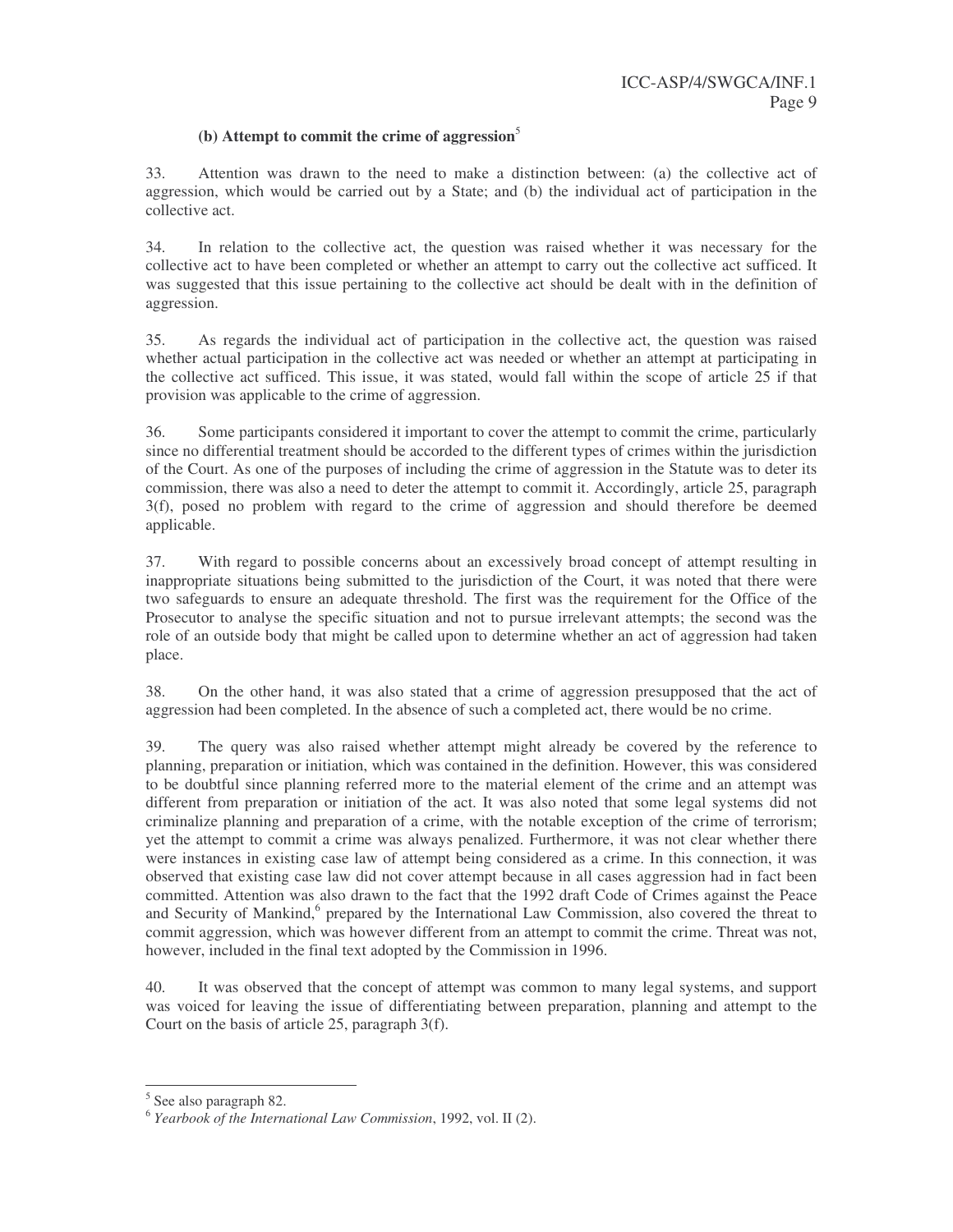41. It was noted that the jurisprudence of the Nuremberg and Tokyo tribunals also referred to planning and participating, but in the context of acts that had been completed; the Coordinator's proposed definition, which relied on the 1974 definition by the United Nations General Assembly,<sup>7</sup> also dealt with an act that had been completed. The distinction was made between planning or preparation (not punishable in itself as an inchoate offence) and planning or preparation as a mode of participation that rendered a secondary party liable for either an attempt or the complete offence, depending on what the other parties did.

42. Furthermore, it was stressed that the crime of aggression was inextricably linked with the commission of an act of aggression and that although from a legal perspective an attempt could be penalized, considerable difficulties could arise in the application of such a concept.

43. According to another view, it was difficult to discuss attempt before settling on a definition of the crime of aggression; this was particularly crucial if a third party was called upon to make a determination that an act of aggression had taken place.

# **3. Retention, exclusion or adaptation of article 33 of the Rome Statute**

44. A number of participants considered that article 33 was applicable to the crime of aggression and favoured its retention in order to allay the concern that some perpetrators might evade prosecution. This would not, however, affect the leadership trait inherent in the crime of aggression. It was noted that exclusion of article 33 might have the effect of actually broadening the scope of application of the provision.

45. According to a different view, article 33 would not be applicable to the crime of aggression, which was a leadership crime and hence not applicable to mid- or lower-level individuals. Some participants were of the opinion that, for the sake of clarity, a provision specifically indicating that article 33 did not apply to the crime of aggression merited inclusion. Others, however, opined that, as in the case of many other provisions of the Statute which were not always applicable to all the crimes, there was no need to refer specifically to its non-applicability to the crime of aggression. It would be the role of the Court to make a determination as to whether an article would apply in specific cases.

46. It was suggested that the crime of aggression should be incorporated in paragraph 2. On the other hand, some caution was urged in light of the fact that paragraph 2 referred to acts that were clearly directed against the civilian population, which was not necessarily the case when a crime of aggression was committed.

# **4. Retention, exclusion or adaptation of article 28 of the Rome Statute**

47. The discussion on this article replicated the logic of the arguments voiced during the consideration of article 33. Most participants shared the view that article 28 was not applicable by virtue of both the essence and the nature of the crime; aggression as reflected in the Statute was a leadership crime. However, there was no agreement as to whether non-applicability needed be reflected in the Statute.

48. A query was raised as to whether the provision might be applicable in the event of omission by a leader who might have been able to impede the commission of the crime. In reply, it was suggested that the situation described might be dealt with by amending the chapeau of the Coordinator's proposal, for instance by deleting the word "actively".

49. The discussion revolved around whether the inapplicability of article 28 should be specified. Once more, concern was voiced at expressly excluding the applicability of certain articles, since that

 $7$  General Assembly resolution 3314 (XXIX) of 14 December 1974.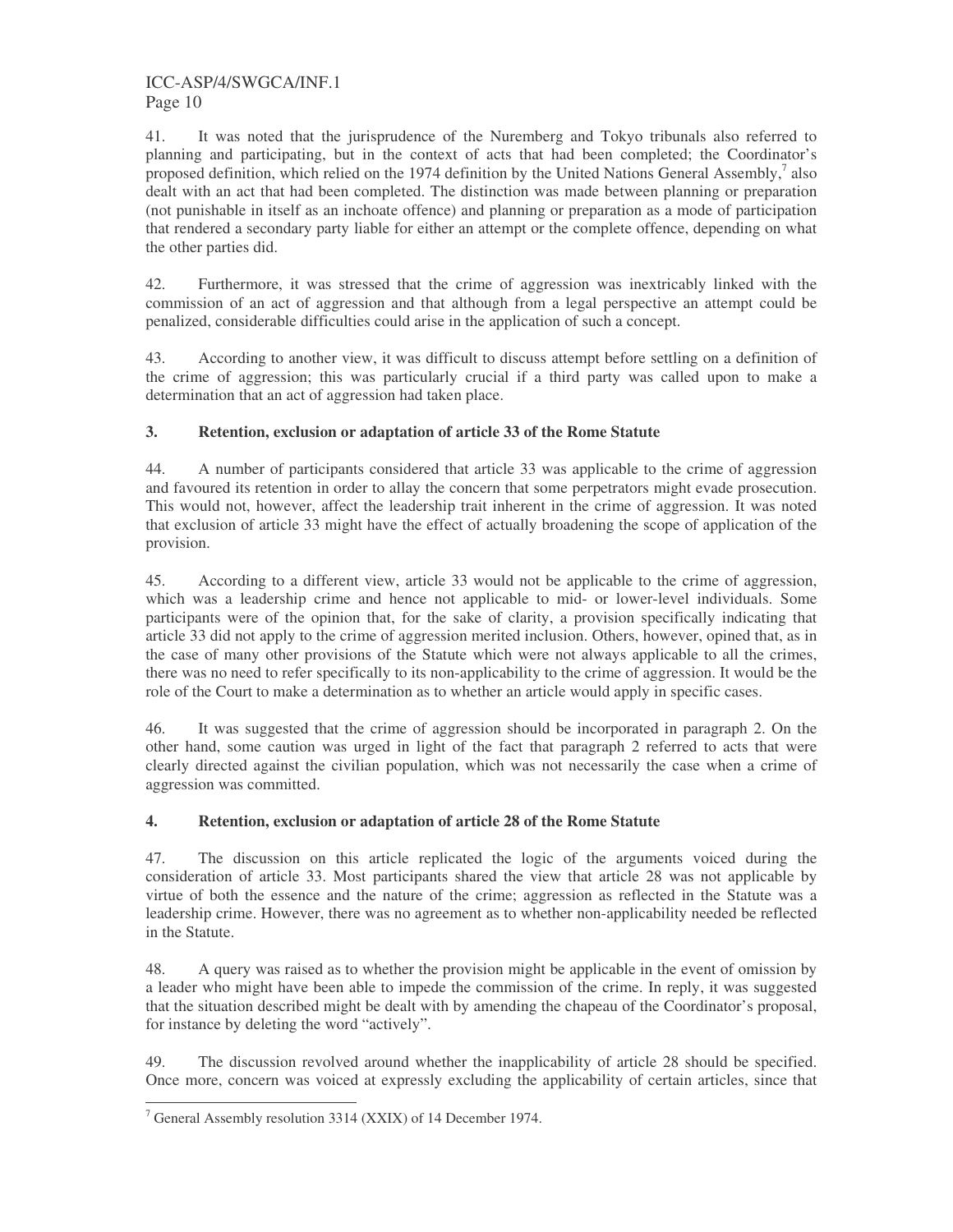exercise would require a complete inventory of the Statute to determine what was or was not applicable to the crime of aggression and it would also set a negative precedent by implying that a provision was applicable unless it had been excluded.

50. It was also suggested that the wording of article 16 of the draft Code of Crimes against the Peace and Security of Mankind should be incorporated.<sup>8</sup>

# **5. Retention, exclusion or adaptation of article 30 of the Rome Statute**

51. After recalling the discussion on the use of "intentionally and knowingly" in the preliminary definition, as reflected in paragraph 55 of the 2004 report, the participants agreed that article 30 was a default rule which should apply unless otherwise stated. Consequently, the relevant phrase in the chapeau of the Coordinator's proposal could be deleted.

# **C. Preliminary discussions on other issues relating to the Rome Statute**

# **1. Part 5. Investigation and prosecution**

52. It was agreed that Part 5 of the Statute did not, at the present time, require any modification for the crime of aggression. It was noted in this regard that there was no need for different treatment of this crime in comparison to the other crimes within the Court's jurisdiction.

53. Nonetheless, it was pointed out that the issue of article 53 might be considered anew if a decision was made to give a third body a role in the exercise of jurisdiction by the Court over the crime of aggression.

## **2. Provisions on national security information**

54. There were no major concerns about the applicability of the articles on national security information, in particular as regards article 57, paragraph 3, article 72, article 93, paragraph 4, and article 99, paragraph 5. One query was raised, however, in relation to article 73. The concern expressed was whether or not a State from which the Court had requested information would still be bound by the provision requiring that it seek the consent of the State which had disclosed the confidential information, where that State was an aggressor State. In this connection, it was stated that if the requested State was referring the situation to the Court, it would probably not have difficulties in disclosing third-party information. Furthermore, if the requested State was not a Party to the Statute, it would not be bound by the provision. In addition, it was recalled that the provisions on national security were the result of a delicate and difficult compromise and were best left unmodified.

55. It was agreed that there was no reason to look at these provisions again in light of the definition of crimes of aggression.

# **D. Definition and conditions for the exercise of jurisdiction**

56. The Chair suggested addressing the elements of crime first and then moving on to a discussion of the definition of the crime of aggression. This gave rise to a preliminary discussion regarding whether it was preferable to start with the discussion of the elements of crime before any discussion of the definition of the crime of aggression itself had taken place. The view was expressed that it would be difficult to comment on some of the elements of crime suggested in the Coordinator's text, which seemed to reflect points that should be part of the definition.

<sup>&</sup>lt;sup>8</sup> Article 16 reads: "An individual who, as a leader or organizer, actively participates in or orders the planning, preparation, initiation or waging of aggression committed by a State shall be responsible for a crime of aggression." *Yearbook of the International Law Commission*, 1996, vol. II (2).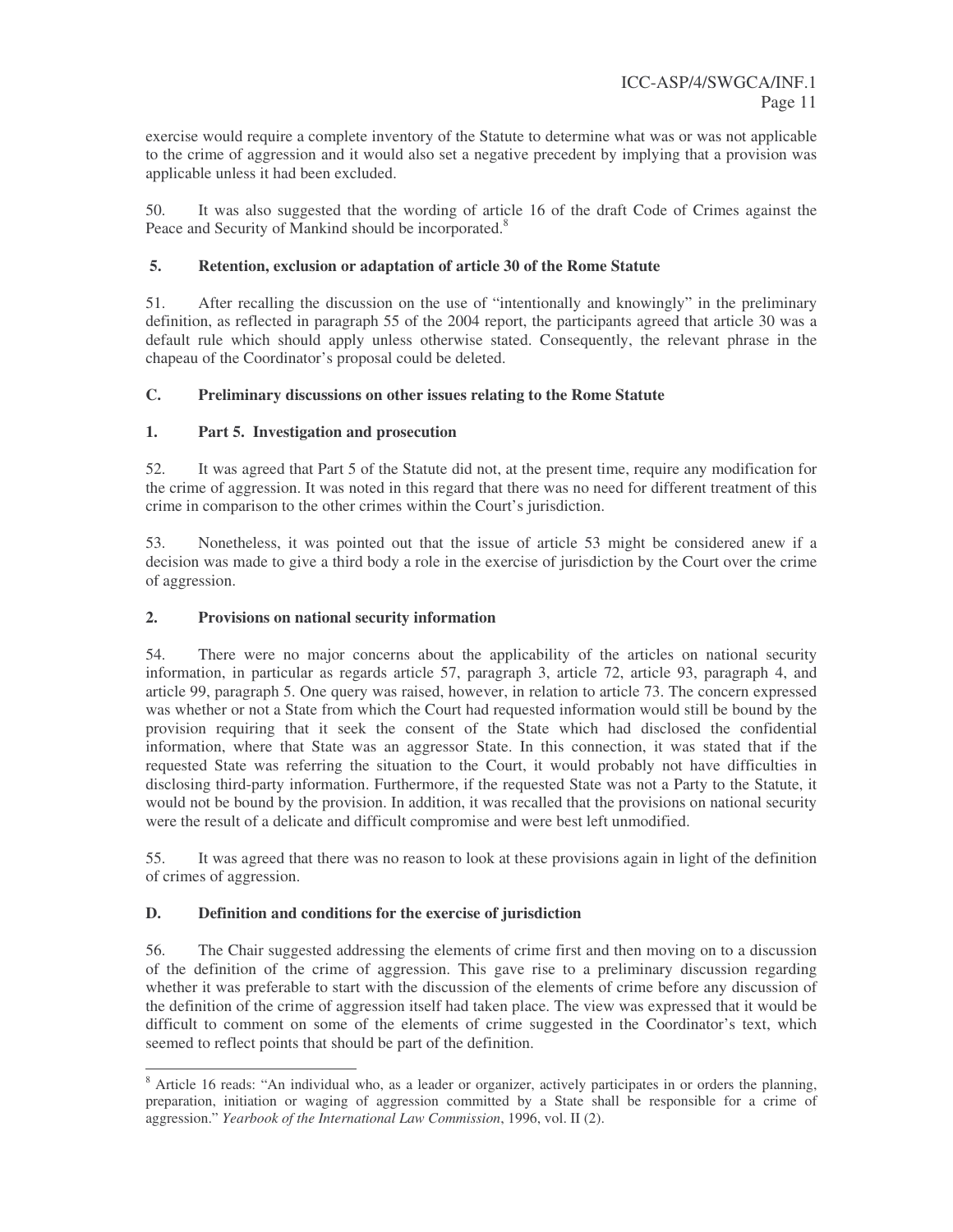57. On the other hand, some felt that discussing elements first would help to structure the discussion of the crime of aggression and the definition of aggression.

58. While there was broad recognition that the two issues were interrelated and could not be neatly separated, there was agreement with the Chair's suggestion that the discussion should be structured around the following questions:

- (a) The rights of the accused with respect to the determination of an act of aggression by an outside organ;
- (b) Whether there should be prior determination of the act of aggression before the Court can exercise jurisdiction, and if so, what is the appropriate body to make that determination;
- (c) Whether the definition of aggression should be specific or generic.

59. It was also understood that all other issues relating to the Coordinator's text could be addressed and that the list of issues suggested by the Chair was not exhaustive.

# **1. The rights of the accused during the predetermination**

60. It was pointed out that any discussion regarding predetermination of whether an act of aggression had been committed must be guided by considerations of due process. In particular, it was argued that a predetermination of an act of aggression should respect the rights of the accused. A contrary approach would not be consistent with article 67, paragraph 1 (i), of the Statute or with human rights law, especially article 14 of the International Covenant on Civil and Political Rights. Participants agreed that the rights of the defendant as foreseen in the Statute must be safeguarded under all circumstances, including in connection with prior determination by a body other than the Court.

61. In this connection the view was expressed that it was doubtful whether the accused would be given access to the Security Council to enable him or her to challenge such a determination. Related to this was the question whether such a challenge would be before the body making the determination or before the International Criminal Court. It was pointed out in this regard that the Security Council could still remain primarily responsible for determining whether an act of aggression had been committed. There would be nothing under the Statute or under general international law to prevent the accused from raising or challenging such a finding during proceedings before the Court. Indeed there was agreement that a prior determination by a body other than the Court would not relieve the Court of its responsibility. It was pointed out that grounds for rebuttal could also be based on articles 30 and 31 of the Statute.

62. It was pointed out that a conflict between the Court and the Security Council could arise where the Court determined that there was no ground for prosecution since the act of aggression had not been committed, contrary to the findings of the Security Council. It was made clear that such a conflict was undesirable. While it was recognized that there was a need to protect the rights of the accused, it was also considered important to avoid confusing the rights of the accused with the determination of jurisdiction. It was necessary to delineate clearly the point of intersection between individual responsibility on the one hand and State responsibility on the other.

### **2. Prior determination of the act of aggression before the Court can exercise jurisdiction and the appropriate body to make that determination**

63. Reference was made to the provision of article 5, paragraph 2, dealing with the conditions under which the Court shall exercise jurisdiction with respect to the crime of aggression. In this regard it was pointed out that article 5, paragraph 2, required a provision on the crime of aggression to be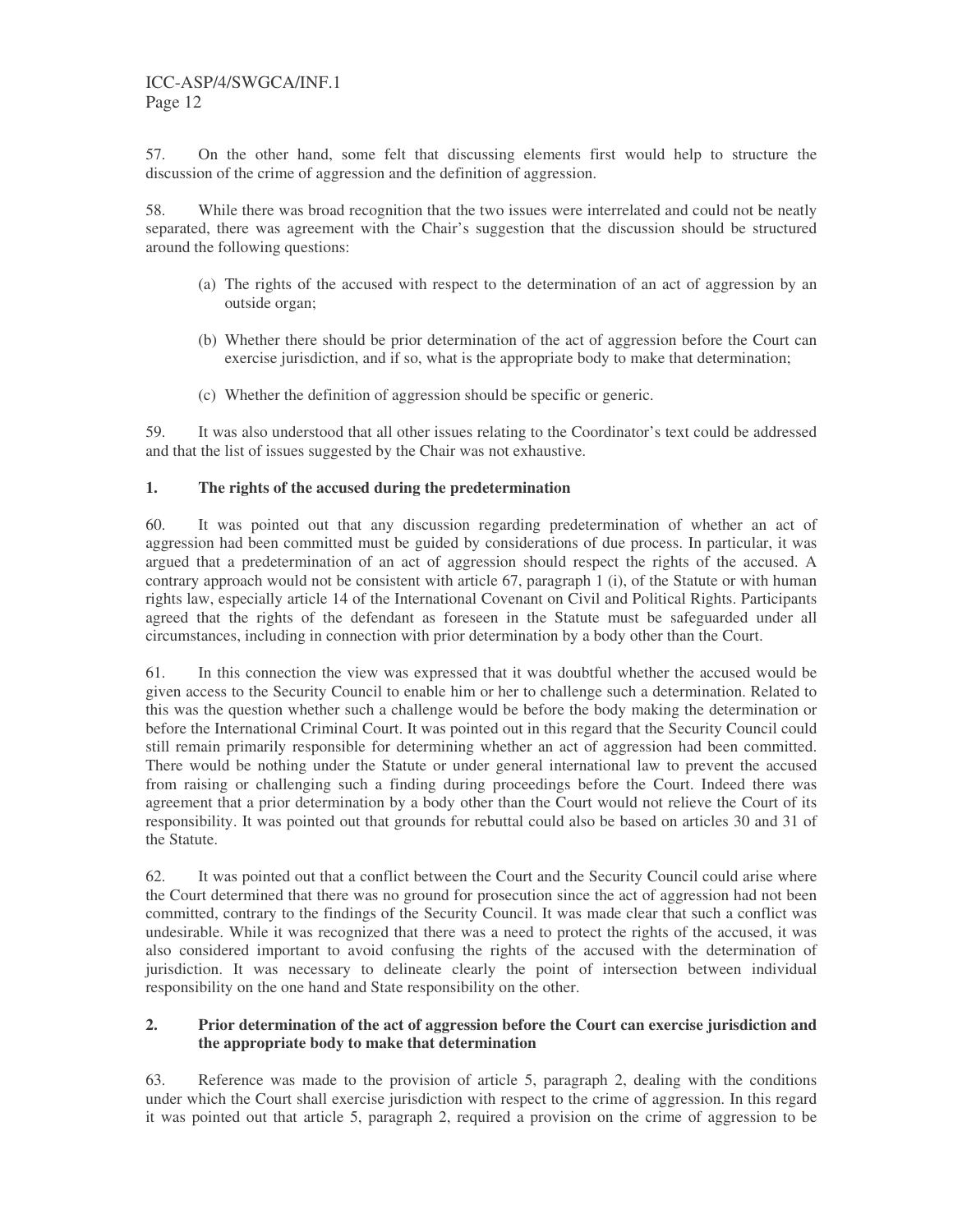consistent with the provisions of the Charter of the United Nations. While there was general agreement that any provisions on the crime of aggression would have to be consistent with the Charter, there were considerable differences of opinion as to whether this implied that there had to be a prior determination of the act of aggression and whether such determination fell within the exclusive competence of the Security Council.

64. The participants focused on the 2002 discussion paper proposed by the Coordinator<sup>9</sup> in which it was suggested that determination of the existence of an act of aggression by an appropriate organ should be made a precondition for the exercise of the Court's jurisdiction in addition to the preconditions contained in article 12 of the Statute. It was contended that such a determination should only be procedural and not binding on the Court. If it were binding it would have a drastic impact on the rights of the accused.

65. As regards the body which should make the prior determination, there were differing views as to whether it should be made by the Security Council only or whether it could also be made by other bodies such as the International Court of Justice, the United Nations General Assembly or the Assembly of States Parties. Two approaches emerged: one in favour of the exclusive competence of the Security Council and the other advocating such competence for other bodies as well.

66. According to the first approach, the Security Council, under Article 39 of the Charter of the United Nations, has the exclusive competence to determine "the existence of any threat to the peace, breach of the peace or act of aggression" and to decide on appropriate measures to restore international peace and security; this exclusive competence must be respected in the provisions on the crime of aggression.

67. It was further argued that this determination could not be made by any other body such as the General Assembly or the International Court of Justice since it was only the Security Council that could take binding decisions on the existence of acts of aggression. In particular, it was argued that conferring such competence on the International Court of Justice would undermine the balance in the Charter and be inconsistent with the Rome Statute.

68. On the other hand, strong reservations were expressed regarding predetermination by the Security Council before the Court could exercise jurisdiction. Concern was expressed that such a precondition might undermine the development of an autonomous definition of the crime of aggression, particularly where a body guided by political rather than legal considerations would make such a determination. There was a strong preference for having such a determination made by a judicial organ instead.

69. It was pointed out that even if it were conceded that there should be a predetermination by another body, there was nothing in existing international law which gave the Security Council the exclusive right to make such a determination. It was also noted in this regard that article 5, paragraph 2, of the Statute did not make reference to Article 39 of the Charter. Those who disputed that the Charter conferred exclusive competence on the Council stated that at most it conferred primary competence, while determinations could still be made by other organs such as the General Assembly or the International Court of Justice, as had happened in the past. It was also argued that Article 39 of the Charter was confined to determining whether an act of aggression had taken place for the purpose of taking action and maintaining peace and security, and not for the purpose of authorizing judicial action.

70. It was also pointed out that the General Assembly had been able to adopt resolution 3314 (XXIX) notwithstanding Article 39 of the Charter. Reference was also made to the "Uniting for peace" resolution of the United Nations General Assembly,<sup>10</sup> and to the subsequent practice of the General

<sup>&</sup>lt;sup>9</sup> PCNICC/2002/2/Add.2.

 $10$  A/RES/377 (V) of 3 November 1950.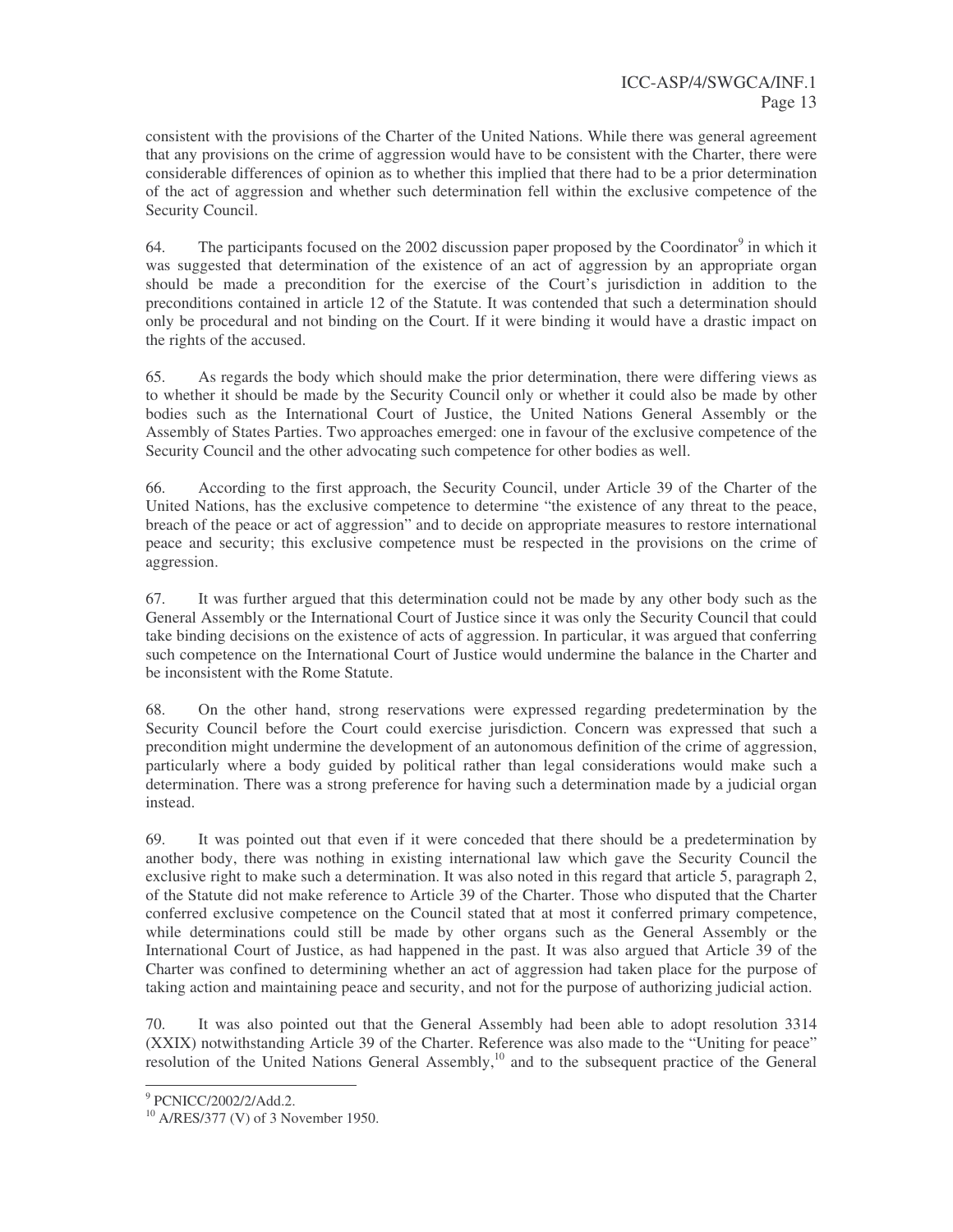Assembly in deciding that aggression had occurred in particular cases. In this regard it was mentioned that recent decisions of the International Court of Justice had also confirmed the competence of the General Assembly in this respect.

71. It was stated that, accordingly, the exercise of jurisdiction by the Court should not be tied to the determination by the Security Council nor should it be constrained by Security Council considerations, except in circumstances envisaged by article 16 of the Statute. Concerns regarding the exclusive competence were also based on the fact that permanent members of the Security Council could veto a proposed determination that an act of aggression had occurred and thus block criminal investigation and prosecution. Since aggression was a leadership crime, this could jeopardize the principle that all accused had similar legal resources at their disposal, irrespective of their nationality.

72. Some delegations maintained that the determination of an act of aggression should ideally be left to the Court itself. They recognized, however, that the Security Council had competence under Article 39 of the Charter, although not an exclusive one.

73. During the discussion, consideration was also given to what would happen if the Security Council was unable to make a determination that an act of aggression had taken place. It was observed that if the provisions of Article 39 of the Charter were to be interpreted as conferring exclusive competence on the Security Council, the Court would be left in a state of paralysis since it would be unable to proceed in the absence of a prior determination by the Council.

74. Although no agreement was reached on the ideal course of action to be followed in such situations, it was argued that such a development would undermine the effectiveness and independence of the Court. In this regard the view was expressed that the Court already had jurisdiction over the crime of aggression pursuant to article 5 of the Statute. Thus, the Prosecutor had the competence either to seize the Security Council or another competent body with the question or to proceed with the investigation, except where this option was excluded under the procedure envisaged under article 16 of the Statute. The Security Council could thus always invoke article 16 of the Statute in connection with a determination of an act of aggression.

# **3. Definition of the crime of aggression: generic or specific**

75. There was extensive discussion of whether the definition of the crime of aggression should be generic or specific (i.e. accompanied by a list such as that contained in United Nations General Assembly resolution 3314 (XXIX)). There was a considerable preference for a generic approach.

# **4. Proposed rewordings for the chapeau of the Coordinator's paper**

76. It was noted that the proposed rewordings<sup>11</sup> sought to delete elements from the Coordinator's paper that were already covered by other provisions of the Statute, in particular article 25, paragraph 3, and article 30. As regards the difference between the two proposed rewordings, it was noted that while proposal A referred to a person who "participates actively" in the act of aggression, proposal B referred to an individual who "engaged a State" in the act of aggression.

77. It was pointed out that the main purpose of the proposals was to define the conduct element of the *actus reus*, it being understood that the question of individual criminal responsibility was dealt with by article 25, paragraph 3.

78. A number of participants considered that the proposals were helpful and merited further discussion. Among the concerns raised vis-à-vis the proposals was the fact that by deleting the words "planning, preparation, initiation or execution" they constituted a significant departure from the link

<sup>&</sup>lt;sup>11</sup> See annex I.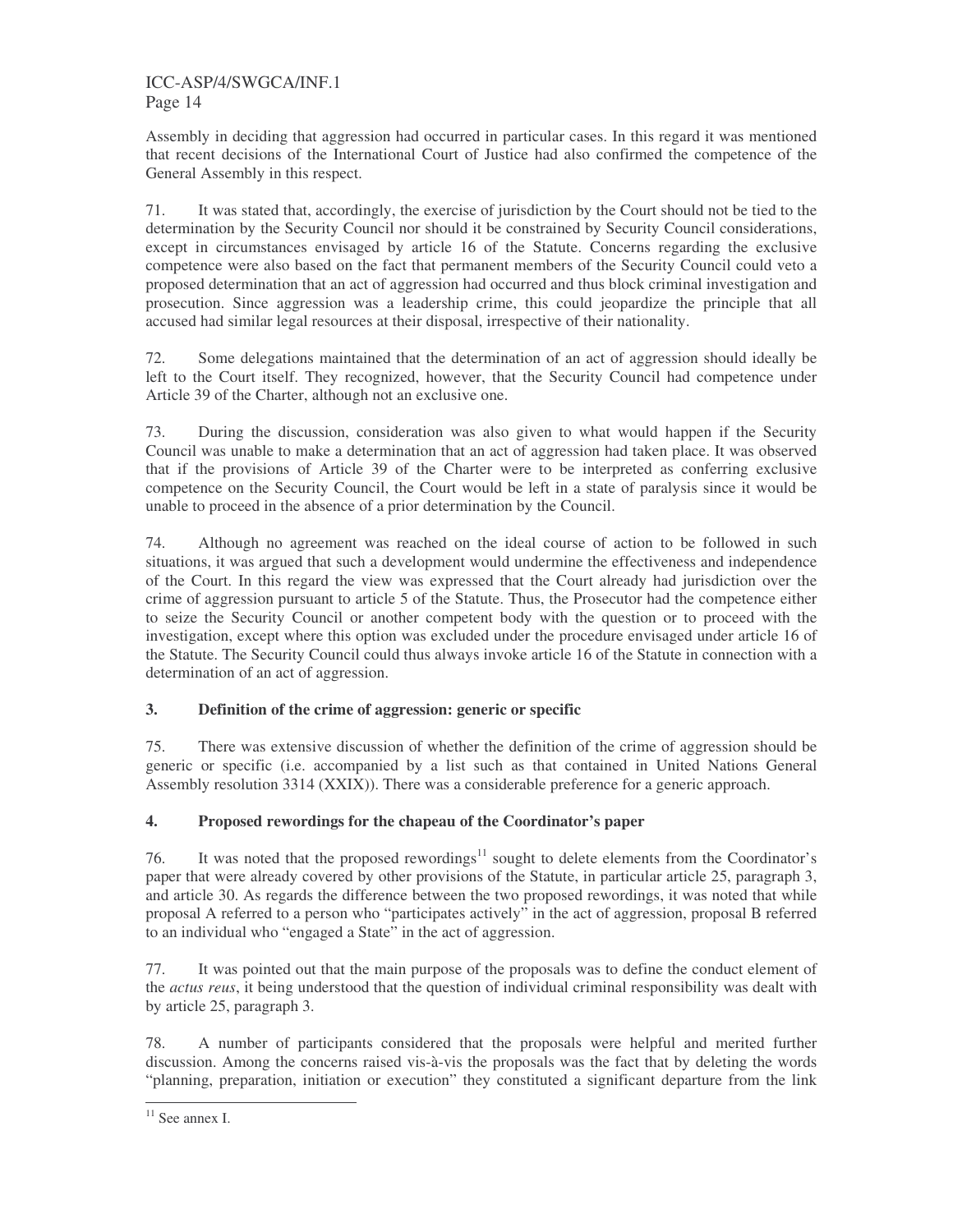which the Coordinator's text had retained with the Nuremberg principles, a matter that merited careful consideration.

79. Others held the view that the Rome Statute had significantly advanced the previous doctrine in areas such as war crimes and that such progress was also necessary with regard to the crime of aggression. This was a necessity because the Nuremberg principles took a completed act of aggression as the point of departure, whereas the Statute had to determine what constituted aggression for the future. The presence of the "general part" (Part 3) in the Statute was a new departure in international drafting that needed to be taken into account.

80. Another concern was the need for greater precision on how the proposed rewordings would deal with planning and preparation as possible parts of the crime of aggression; in particular, the query was raised as to whether planning and preparation going back a decade or more would be adequately covered by the proposed rewordings. In this connection, it was stated that proposal B would cover planning and preparation only if the act of aggression had been carried out and that other provisions, such as subparagraphs (b) and (f) of article  $25$ , paragraph 3, might be useful for addressing situations where the act had not been completed.

81. An additional query was whether the proposed definitions covered the case of omissions, since subparagraphs (b) and (c) of article 25, paragraph 3, would apply. It was also mentioned that the issue of omission might best be left to the Court itself, as was the case for the other crimes.

82. In relation to the "attempt" to commit the crime of aggression, it was stressed that subparagraph (f) would relate only to the attempt by an individual to participate in the collective act and not to the collective act *per se*. It was noted that the attempted collective act itself could, however, be covered by the chapeau of the definition. According to another view, although an attempt by a State to commit an act of aggression merited penalization, in practice it would be difficult since the act of aggression was a circumstance element of the individual crime. While the view was expressed that penalizing an attempt to commit an act of aggression was desirable, it was also said that this would prove impossible in the case of a provision requiring a predetermination of such an act by a body other than the Court.

83. Some drafting observations were also formulated, in particular in relation to proposal B where the use of the word "engaging" seemed to be unsuitable. One option suggested was to dispense with the term "direct" in the chapeau and to use it to replace "engage". However, it was also agreed that there was a need to verify the origin of the language on the issue of leadership crime before altering it. Nonetheless, it was also suggested that the term "engage" should be retained as a placeholder until a more appropriate term could be agreed to.

84. Some participants welcomed the approach of moving away from the logic of the Coordinator's paper, although others felt that it was necessary to ascertain whether all the issues dealt with in the Coordinator's proposal were adequately covered by the new proposals.

85. As regards the definition suggested in proposal A, preference was voiced for the deletion of "actively", which would possibly address the issue of omission.

86. It was noted that further reflection was required on some conceptual issues, such as those dealing with planning and preparation, as well as on the applicability of the notion of "attempt" to the crime of aggression. Nonetheless, there was agreement that article 25 should be applicable to the crime of aggression.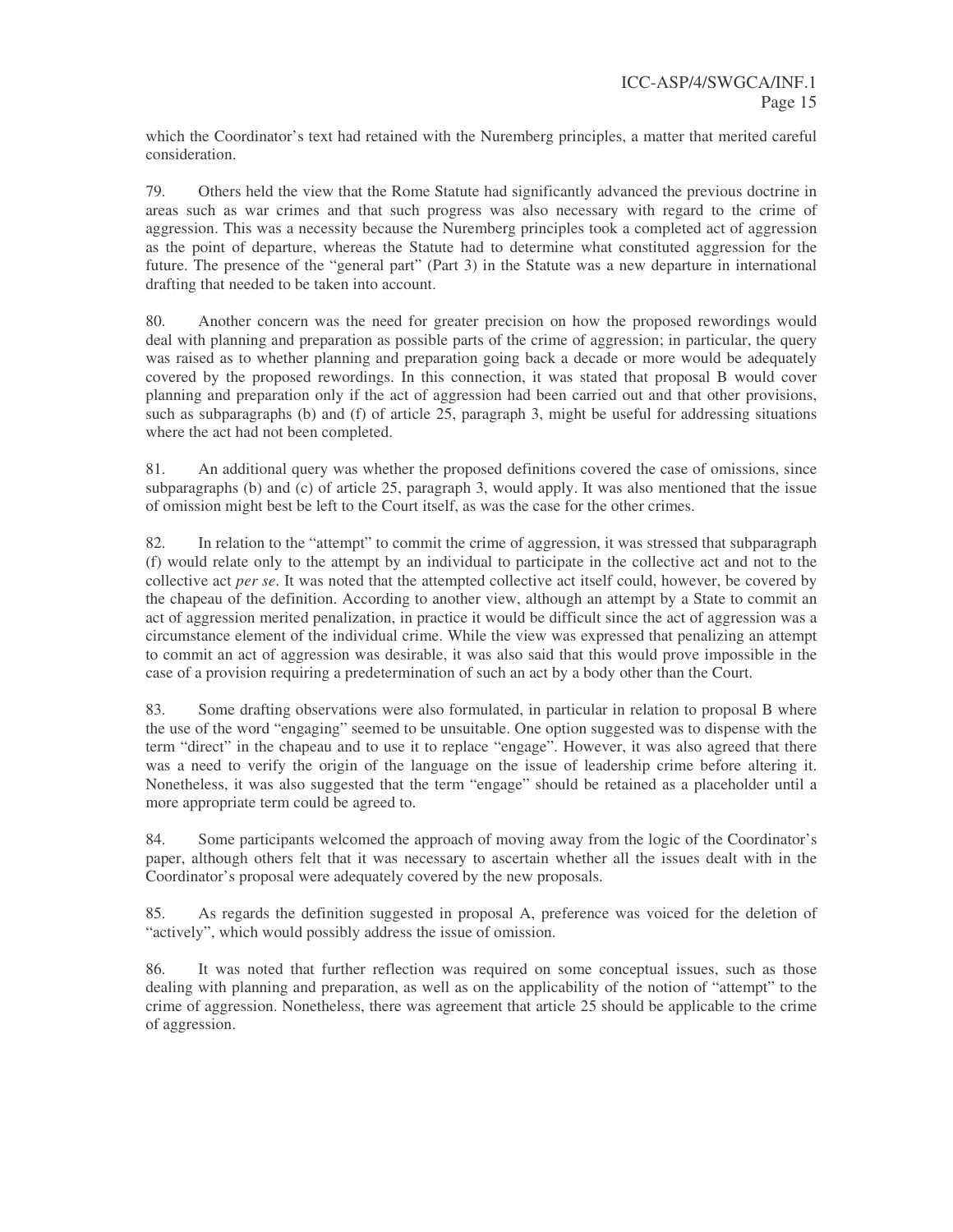# **E. Future work**

## **1. Allocation of time at the regular sessions of the Assembly of States Parties**

87. Participants expressed concern that the time allocated to the Special Working Group in the context of sessions of the Assembly of States Parties was insufficient. Participants agreed that the Assembly, starting with its fifth session in 2006, should allocate a minimum of two full days for meetings of the Special Working Group without any parallel meetings on other issues taking place. A further advantage would be that full interpretation and translation services were provided for formal meetings of the Assembly.

# **2. Venue of the meetings of the Special Working Group on the Crime of Aggression**

88. In relation to the venue, the question whether future formal meetings of the Special Working Group should be held in The Hague or in New York was discussed. Some participants argued that The Hague was the seat of the Court and therefore the natural meeting place for the Assembly of States Parties and the Special Working Group. A number of participants underlined the need for the greatest possible participation by all States, not only States Parties, and noted that higher attendance could be attained in New York. It was observed that some regional groups had a very limited presence at the meetings in The Hague and would be much better represented if the Working Group were to meet in New York. It was mentioned that the Special Working Group needed to adopt the same venue as the Assembly as a whole and that the discussion might be better placed in the context of the Assembly.

# **3. Future inter-sessional meetings**

89. There was agreement that the informal inter-sessional meeting had proved very useful and significantly advanced the work. There was recognition of a very positive momentum that needed to be preserved. It was therefore agreed that informal inter-sessional meetings should continue to be held in the future and that Princeton University was the ideal venue for such meetings. The meeting noted with regret that the delegation of Cuba had again been denied permission to travel to Princeton in order to attend the meeting in spite of the efforts of the President of the Assembly and the Chair of the Special Working Group. For technical reasons, it had also proved impossible on this occasion to establish a video link between New York and Princeton to allow for at least partial participation. It was noted that the Review Conference was not very far away and that further inter-sessional meetings would be indispensable to allow for the timely conclusion of the work of the Special Working Group, even with more time allocated at the regular sessions of the Assembly.

# **4. Roadmap**

90. With regard to a roadmap, the meeting agreed that the Special Working Group needed to conclude its work well in advance of the Review Conference. This would allow for the necessary domestic consultations and generation of the political momentum needed for the adoption of provisions on the crime of aggression at the Conference. It was therefore agreed that the Special Working Group should conclude its work 12 months prior to the Review Conference at the latest.

# **5. Follow-up and preparation of future work**

91. As for the follow-up to the discussions in Princeton, the meeting agreed in principle to establish a "virtual working group" that would allow States to advance their discussion outside regular and intersessional meetings, it being understood that such a working group communicating by electronic means would be open to all interested States. The Chair was given the task of exploring the best way of establishing such a group.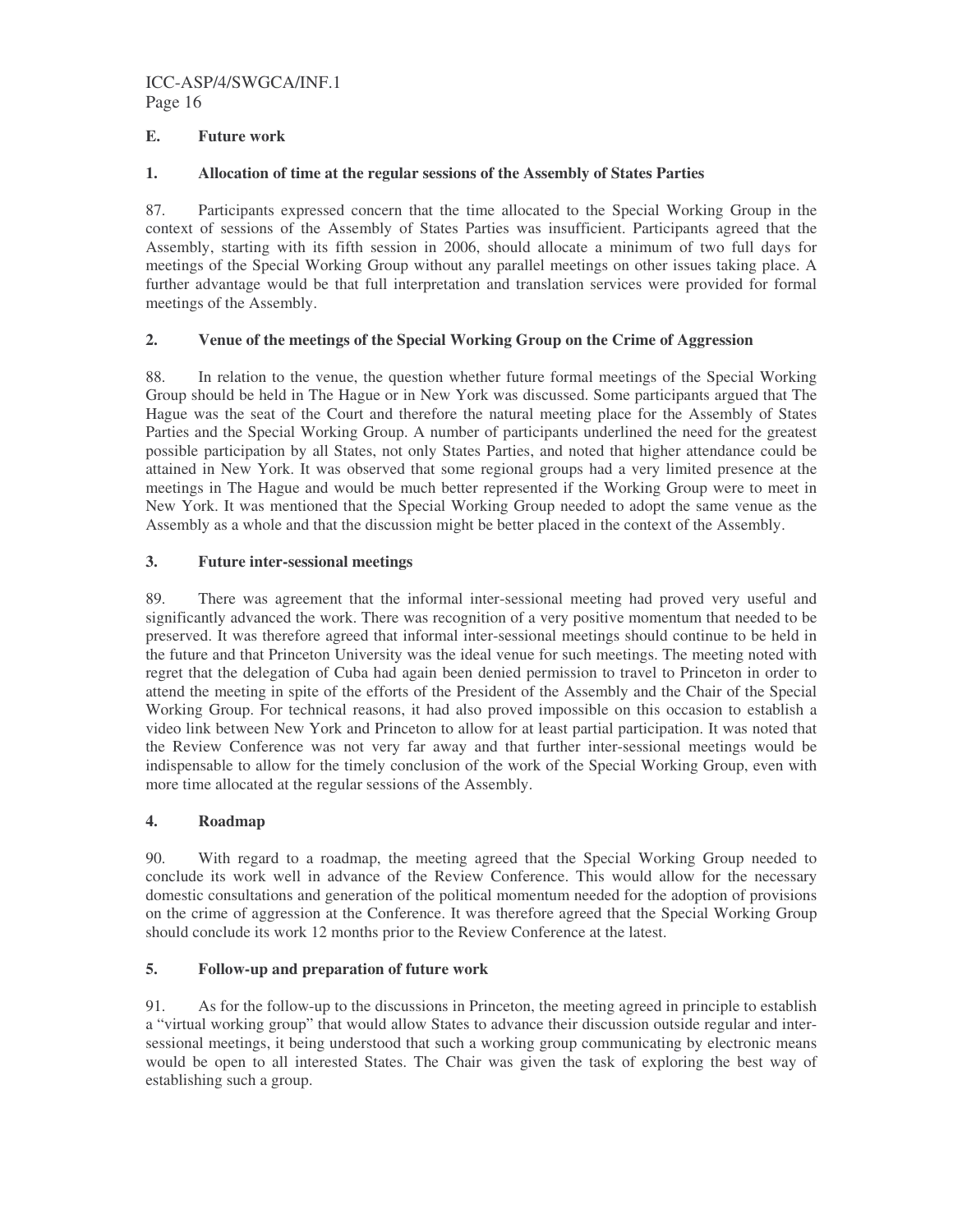92. As regards the preparation of future work, it was suggested that the discussions at the next meeting of the Special Working Group should be well structured, as had been the case at the current inter-sessional meeting. The meeting mandated the Chair to draft a list of topics and questions for consideration at future meetings.

**\* \* \***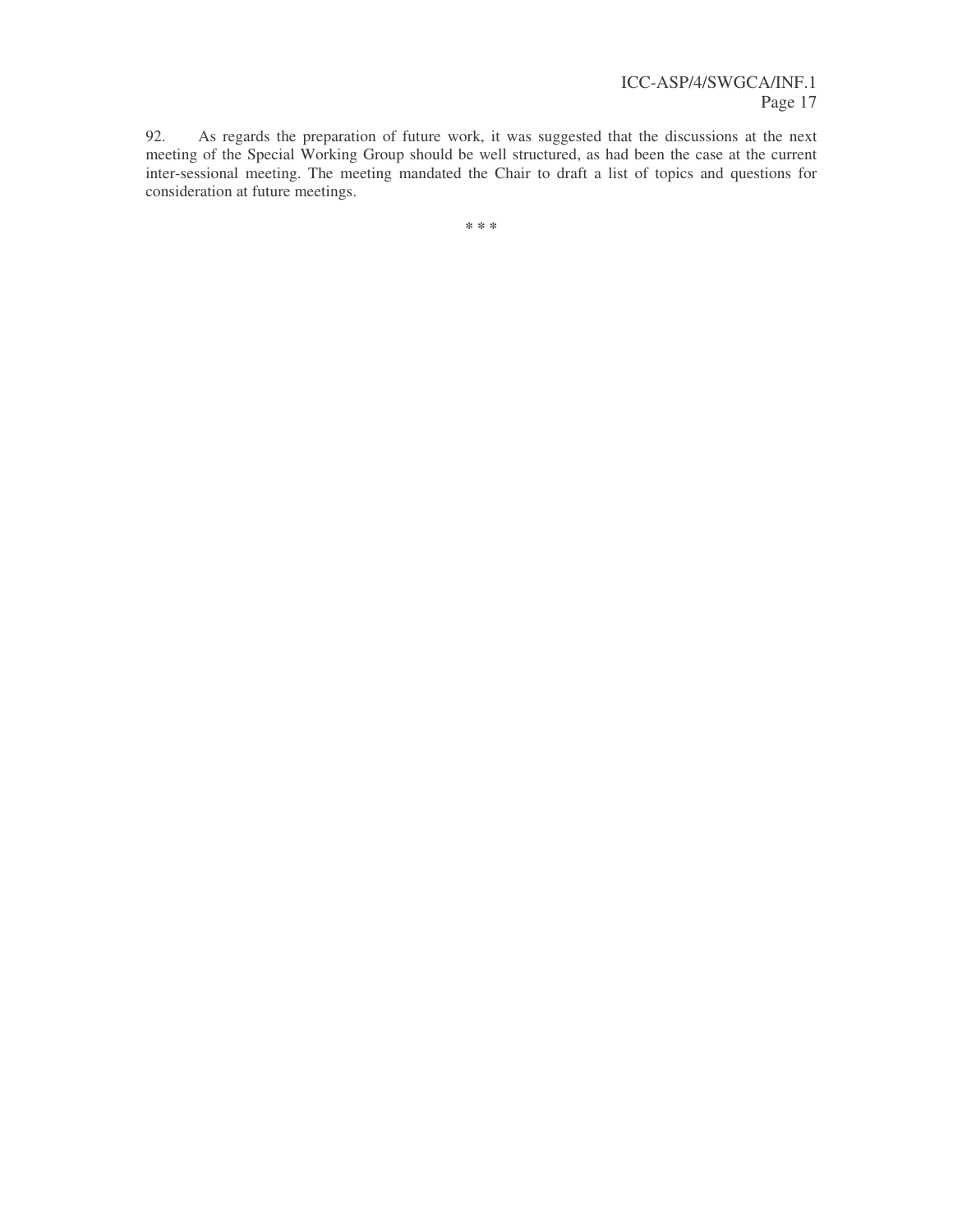**Annex I**

### **Proposed rewordings for the chapeau of the Coordinator's paper**

### **Proposal A**

*Definition, paragraph 1*:

"For the purpose of the present Statute, a person commits a 'crime of aggression' when, being in a position effectively to exercise control over or to direct the political or military action of a State, that person participates actively in an act of aggression …"

*Article 25, paragraph 3 Insert a new subparagraph (d) bis*:

"In respect of the crime of aggression, paragraph 3, sub paragraphs (a) to (d), apply only to persons who are in a position effectively to exercise control over or to direct the political or military action of a State."

See also Elements of Crimes, paragraph 8 of the general introduction*.*

### **Proposal B**

*Definition, paragraph 1*:

"For the purpose of this Statute, 'crime of aggression' means engaging a State, when being in a position effectively to exercise control over or to direct the political or military action of that State, in [… collective/State act]."

*Article 25 Insert a new paragraph 3 bis*

"In respect of the crime of aggression, only persons being in a position effectively to exercise control over or to direct the political or military action of the State shall be criminally responsible and liable for punishment."

(Article 25, paragraph 3, does apply to the crime of aggression.)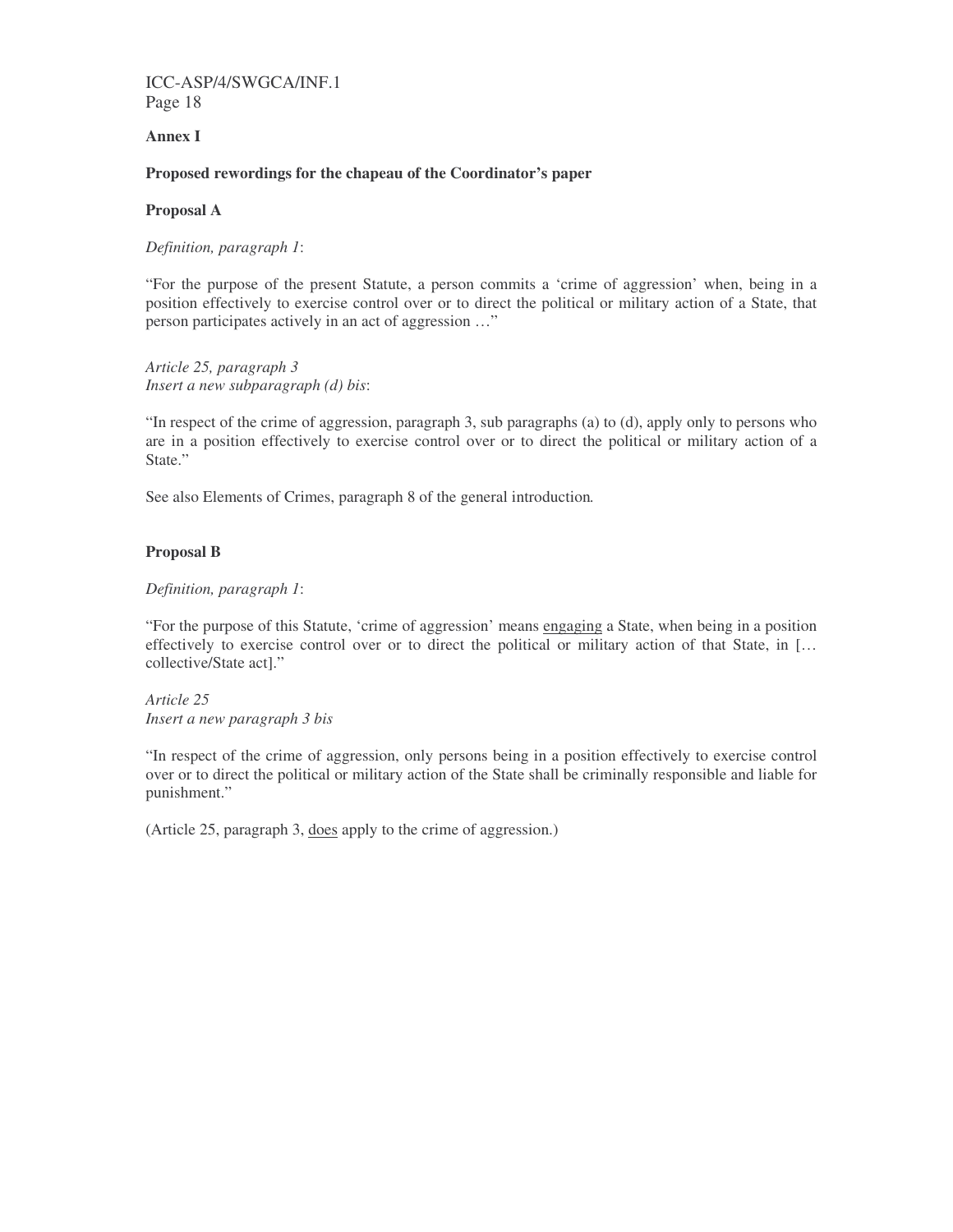### **Annex II**

### **Annotated agenda**

### **1. List of issues related to the crime of aggression**

The 2004 inter-sessional meeting revised the list of issues<sup>12</sup> to be addressed in developing proposals for a provision on aggression in accordance with article 5, paragraph 2, of the Rome Statute. Since it was understood that the list is non-exhaustive, participants might want to add further elements to the list or to revise existing elements.

### **2. Issues discussed at the 2004 meeting requiring further consideration**

The conclusions of the 2004 meeting can be broadly divided into three categories: (a) On a number of issues the meeting concluded that the relevant provisions of the Rome Statute were adequate or did not pose problems specific to the crime of aggression; (b) on some issues the meeting reached general agreement and in some cases also recommended that the issue be revisited once agreement had been reached on the definition of aggression; and (c) on some issues divergent views were offered and there was no agreement; further consideration is thus required.

Reference is made in particular to the following issues:

(a) Possibility for a State to "opt out" of the Court's jurisdiction over the crime of aggression;<sup>13</sup>

(b) Retention, exclusion or adaptation of article 25, paragraph 3, for the crime of aggression (leadership crime); and 14

(c) Retention, exclusion or adaptation of article 33 for the crime of aggression (superior orders). 15

Furthermore, articles 28 and 30 were also identified as requiring further consideration.

### **3. Preliminary discussions on other issues relating to the Rome Statute**

- International cooperation and judicial assistance

This issue figures on the list as requiring further consideration depending upon the applicability of the principle of complementarity. The 2004 meeting concluded that the provisions on complementarity would not need to be amended for the crime of aggression. Participants might therefore want to discuss whether Part 9 of the Rome Statute warrants any changes.

- Investigation and prosecution (Part 5 of the Statute)

- National security information (article 57, paragraph 3; article 72; article 93, paragraph 4; and article 99, paragraph 5)

Participants might want to hold preliminary discussions on the potential need to adapt the relevant provisions.

<sup>&</sup>lt;sup>12</sup> Report of the inter-sessional meeting of the Special Working Group on the Crime of Aggression, contained in document ICC-ASP/3/25, annex II, appendix.

<sup>&</sup>lt;sup>13</sup> Ibid., para. 19.

<sup>&</sup>lt;sup>14</sup> Ibid., para. 53.

<sup>15</sup> Ibid., para. 63.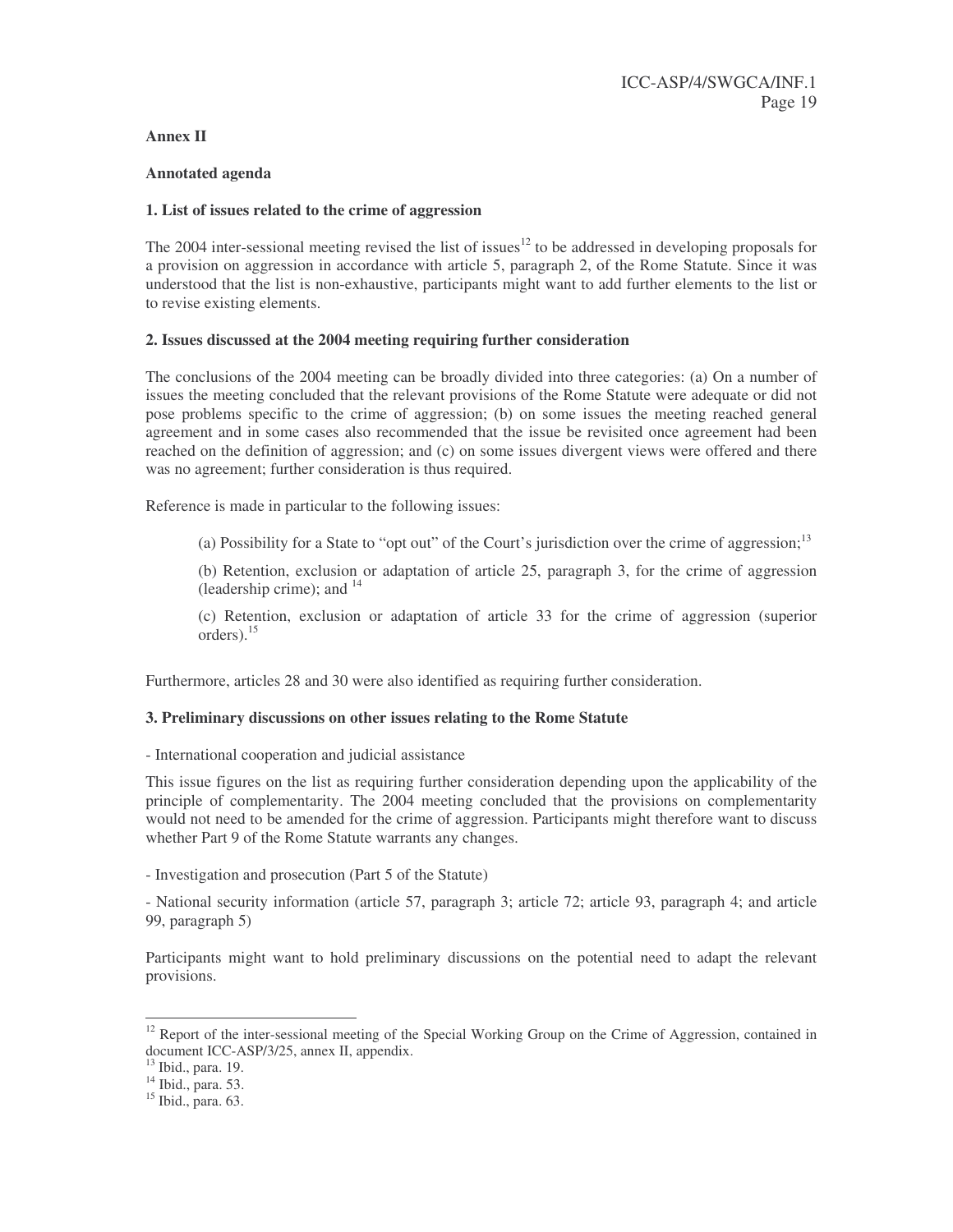### **4. Elements of Crimes and Rules of Procedure and Evidence**

The list of issues refers to possible issues relating to the Elements of Crimes (a draft is contained in the Coordinator's text<sup>16</sup>) and the Rules of Procedure and Evidence. Participants might want to discuss whether and how these questions should be dealt with before agreement has been reached on the definition itself, or whether they should be left for consideration at a later stage.

## **5. Definition**

On the basis of the Coordinator's text,  $17$  participants might want to continue discussions on the definition of the crime of aggression.

### **6. Conditions under which the Court shall exercise jurisdiction**

On the basis of the Coordinator's text,  $18$  participants might want to continue discussions on the conditions under which the Court shall exercise jurisdiction.

### **7. Other issues**

Participants might want to discuss procedural questions relating to the work of the Special Working Group, in particular allocation of time at regular sessions of the Assembly of States Parties and their venue, future inter-sessional meetings, etc. It could also be discussed whether a roadmap outlining the future work leading to the submission of proposals for a provision on aggression to the Assembly for consideration at a Review Conference could be beneficial.

<sup>16</sup> PCNICC/2002/2/Add.2.

 $17$  Ibid.

<sup>18</sup> Ibid.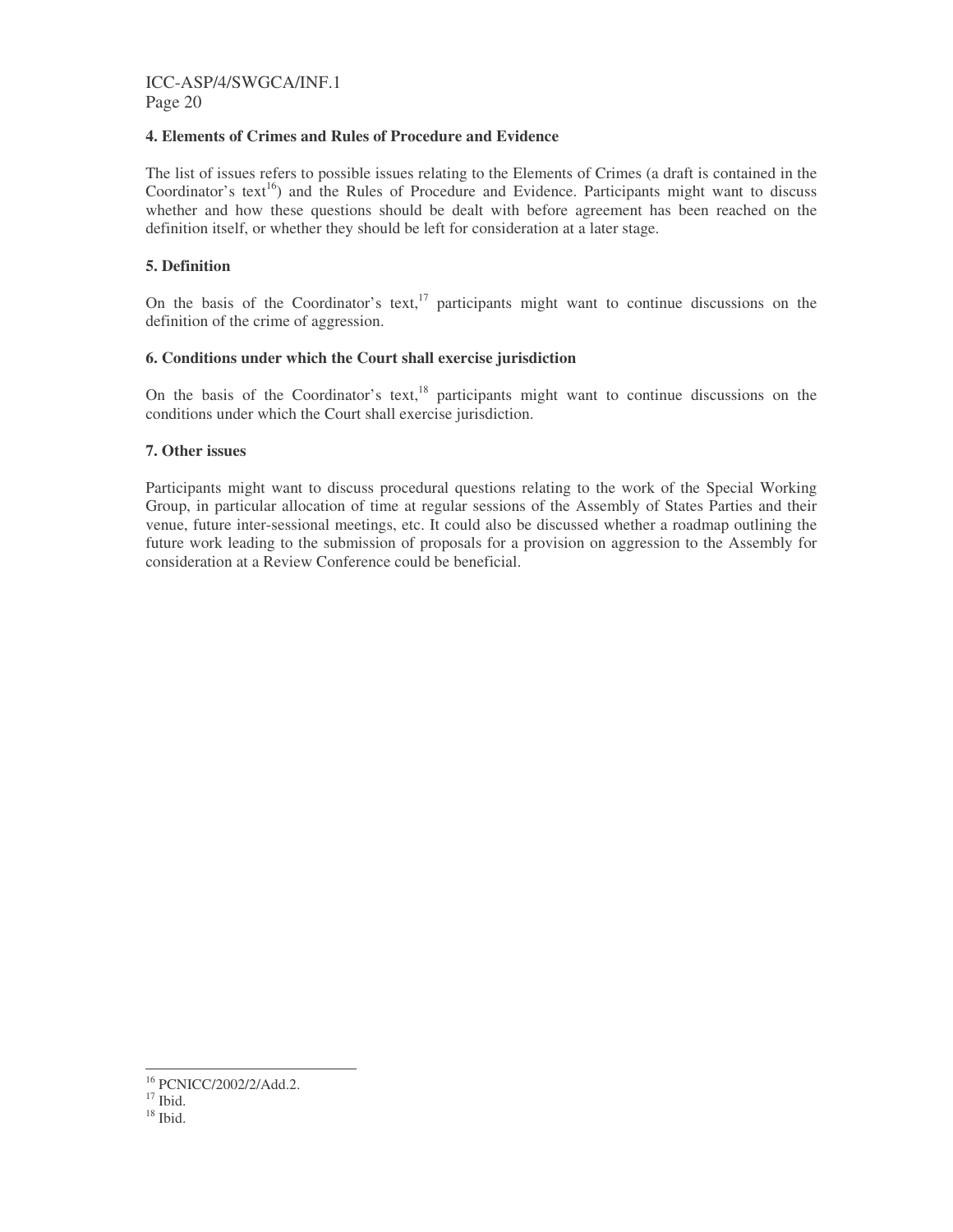### **Annex III**

### **List of participants**

Ms. Birute Abraitiene Counsellor Permanent Mission of Lithuania to the United Nations

Mr. Hugh Adsett Counsellor (Legal Affairs) Permanent Mission of Canada to the United Nations

Ms. Dziunik Aghajanian Deputy Permanent Representative Permanent Mission of Armenia to the United Nations

Ms. Ishrat Jahan Ahmed First Secretary Permanent Mission of Bangladesh to the United Nations

Ms. Eunju Ahn Second Secretary Permanent Mission of the Republic of Korea to the United Nations

Mr. Mohammad Al Ansari Director, International Relations Department Ministry of Justice, Kuwait

Mr. Abdul Rahim Yousif Al Awadi Assistant Under Secretary, International Cooperation and Planning Department Ministry of Justice, Islamic Affairs, and AUQAF, United Arab Emirates

Mr. Said Nasser Al Harthy Deputy Chief, Legal Department Ministry of Foreign Affairs, Oman

Mr. Ahmed Ebrahim Ali Al Hosani Chief Prosecutor Ministry of Justice, Islamic Affairs and AUQAF, United Arab Emirates

H.R.H. Prince Zeid Ra'ad Zeid Al-Hussein Ambassador, Permanent Representative Permanent Mission of Jordan to the United Nations

Ms. Alejandra Arancedo Legal Adviser Ministry of Foreign Affairs, Paraguay

Mr. Désiré Assogbavi Coalition for the International Criminal Court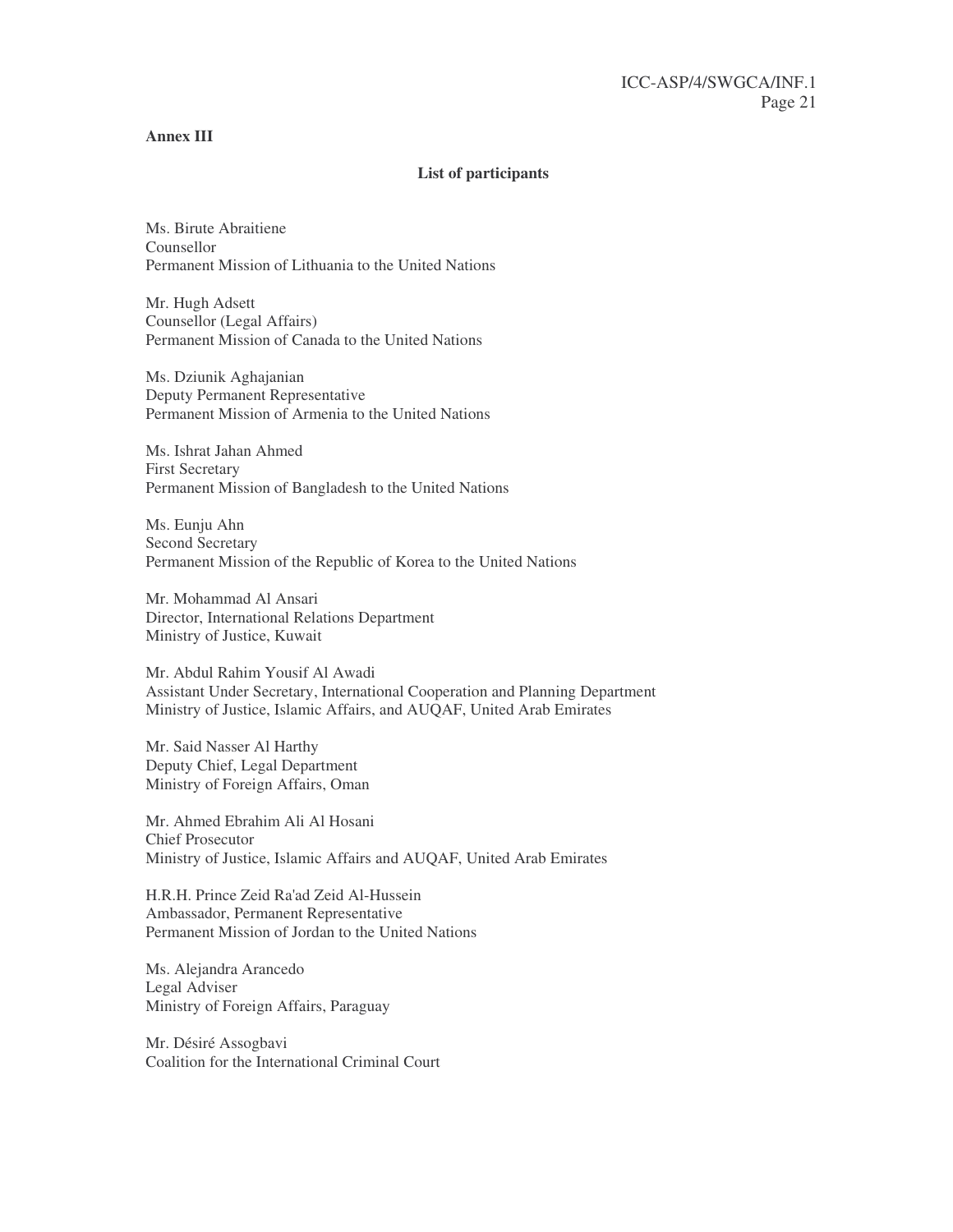Mr. Jongin Bae Deputy Director, Treaties Division Ministry of Foreign Affairs and Trade, Republic of Korea

Mr. Stefan Barriga First Secretary (Legal Affairs) Permanent Mission of Liechtenstein to the United Nations

Mr. Igor Bartho Legal Adviser Permanent Mission of Slovakia to the United Nations

Ms. Caroline Baudot Legal Officer Coalition for the International Criminal Court

Mr. Tal Becker Legal Adviser Permanent Mission of Israel to the United Nations

Ms. Jutta Bertram-Nothnagel Deputy Secretary General for Relations with International Organizations Union Internationale des Avocats

Mr. Niels Blokker Legal Counsel Ministry of Foreign Affairs, The Netherlands

Ms. Aimee Bolletino Research Assistant Samoa

Mr. William Burke-White Lecturer in Public and International Affairs Woodrow Wilson School

Mr. Hans-Werner Bussmann Commissioner for the International Criminal Court Foreign Office, Germany

Ms. Sofia Candeias Legal Officer United Nations Mission to East Timor

Mr. Dong-Eun Chung Legal Counsellor Embassy of the Republic of Korea, The Hague

Mr. Roger S. Clark Professor, Rutgers Law School Samoa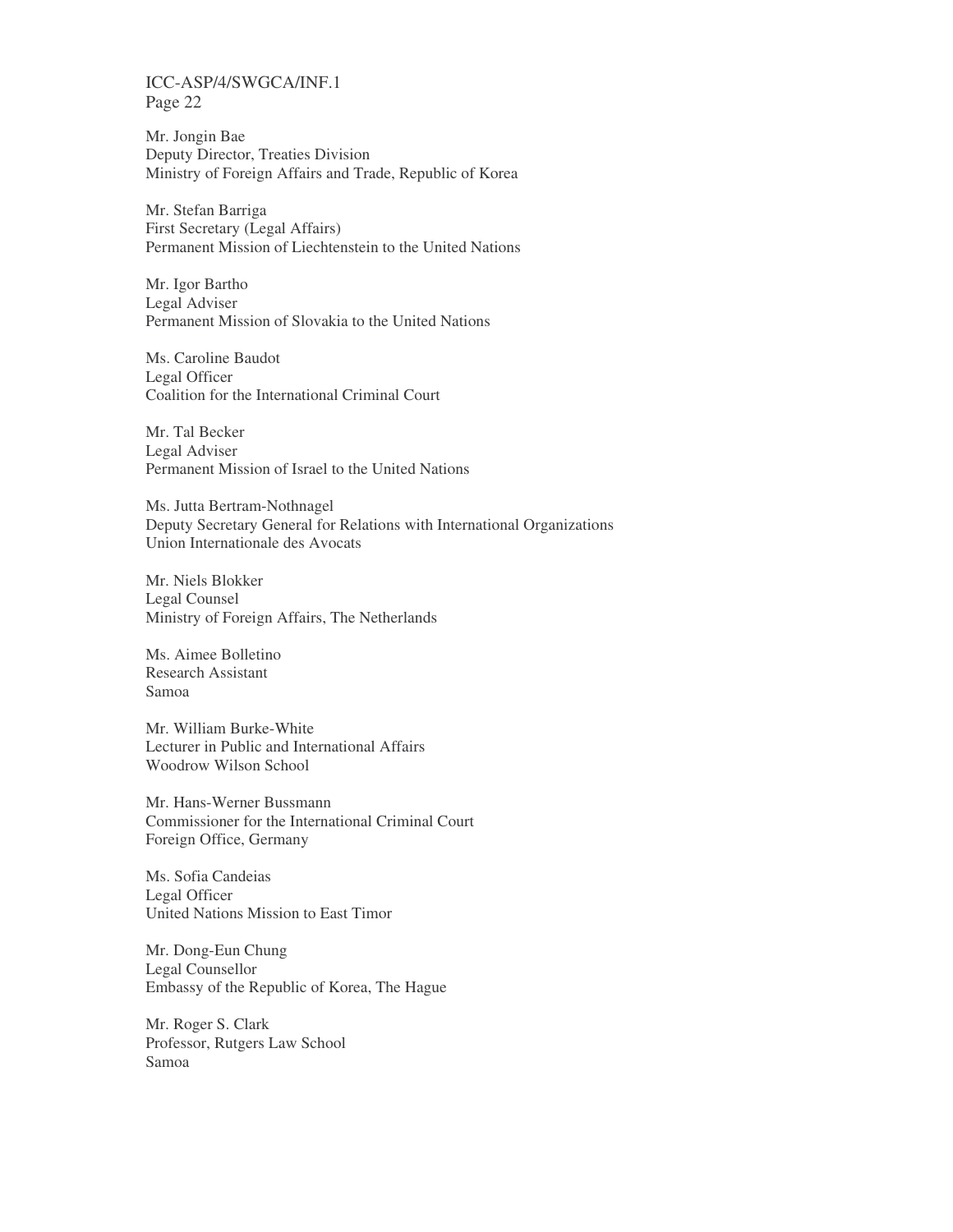Mrs. Brigitte Collet Legal Adviser Permanent Mission of France to the United Nations

Ms. Anne Marie L. Corominas Legal Adviser Permanent Mission of the Philippines to the United Nations

Mr. Qi Dahai Second Secretary Treaty and Law Department, Ministry of Foreign Affairs, China

Mr. Wolfgang Danspeckgruber Director, Liechtenstein Institute on Self-Determination Princeton University

Ms. Phani Dascalopoulou-Livada Legal Adviser, Head of the Section of Public International Law Ministry of Foreign Affairs, Greece

Ms. Valérie Delcroix Attaché Federal Public Service Foreign Affairs, Belgium

Mr. Richard Dicker Director, International Justice Program Human Rights Watch

Mrs. Lyubomira Dimitrova State Expert Ministry of Justice, Bulgaria

Mr. Benjamin B. Ferencz Pace Peace Center

Mr. Donald M. Ferencz **Director** The Planethood Foundation

Ms. Fanny Fontaine Attaché Ministry of Justice, Belgium

Mr. Daniel Frank Adviser Ministry of Foreign Affairs, Switzerland

Mr. Mathew Gbayoro Director, Department of Legal and Consular Affairs Ministry of Foreign Affairs, Côte d'Ivoire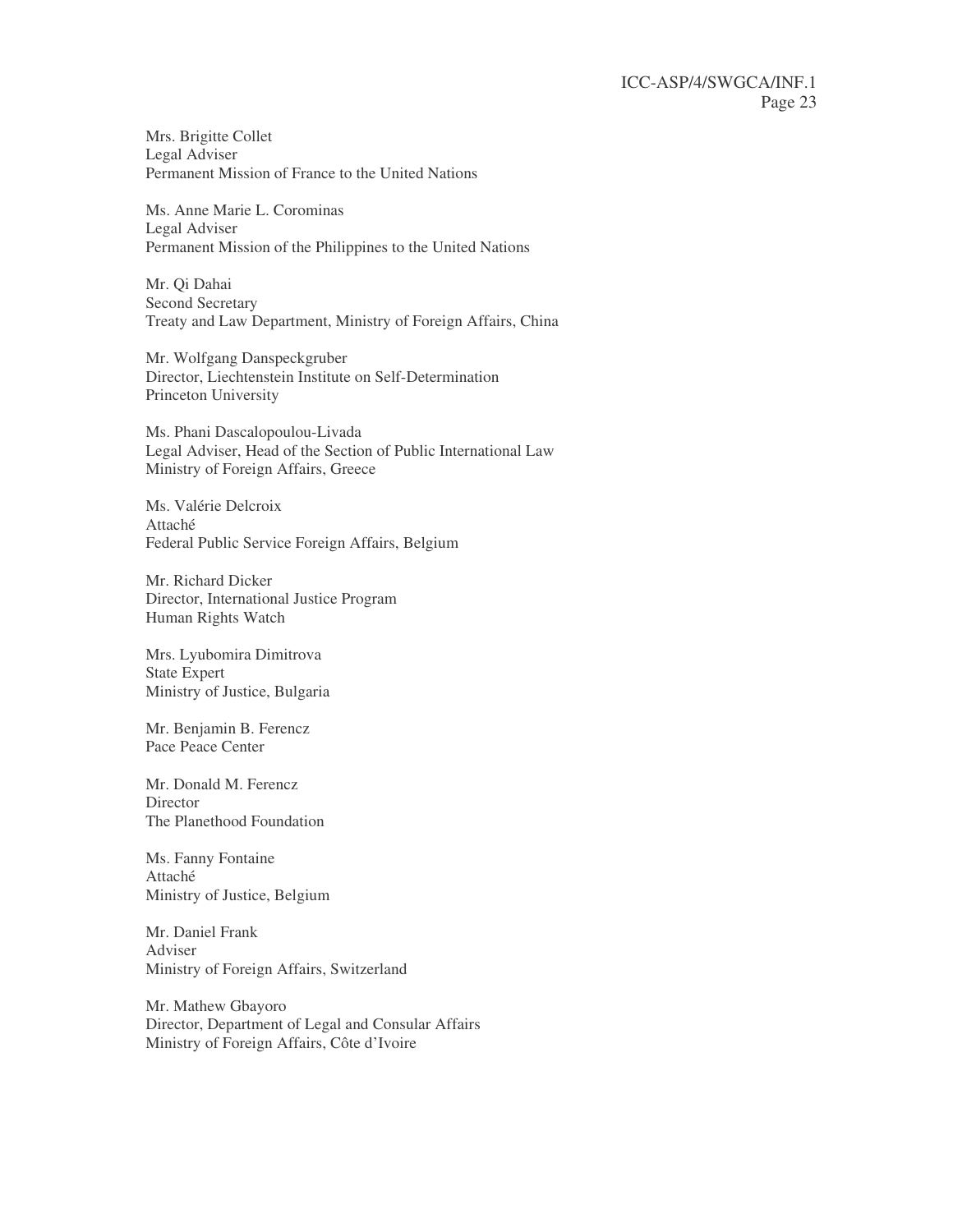Ms. Elizabeta Gjorgjieva Counsellor Permanent Mission of The former Yugoslav Republic of Macedonia to the United Nations

Mr. Juan Manuel Gómez-Robledo Deputy Permanent Representative Permanent Mission of Mexico to the United Nations

Mr. Didier Gonzalez Counsellor Ministry for Foreign Affairs, France

Mr. Henry Hanson-Hall Deputy Head of Mission Embassy of Ghana, The Hague

Ms. Juliet Hay First Secretary Embassy of New Zealand, The Hague

Mr. Mahmoud Hmoud First Secretary, Legal Adviser Permanent Mission of Jordan to the United Nations

Ms. Anjali Kamat Coalition for the International Criminal Court

Ms. Jyldyz Kasymova Attaché Permanent Mission of Kyrgyzstan to the United Nations

Ms. Rossette Nyirinkindi Katungye Minister Counsellor Permanent Mission of Uganda to the United Nations

Mr. Claus Kress Professor University Koeln Law School, Germany

H.E. Frane Krnic Ambassador Embassy of Croatia, The Hague

Ms. Marja Lehto Director, Legal Department Ministry for Foreign Affairs, Finland

Mr. Mamadou Moustapha Loum Legal Adviser Permanent Mission of Senegal to the United Nations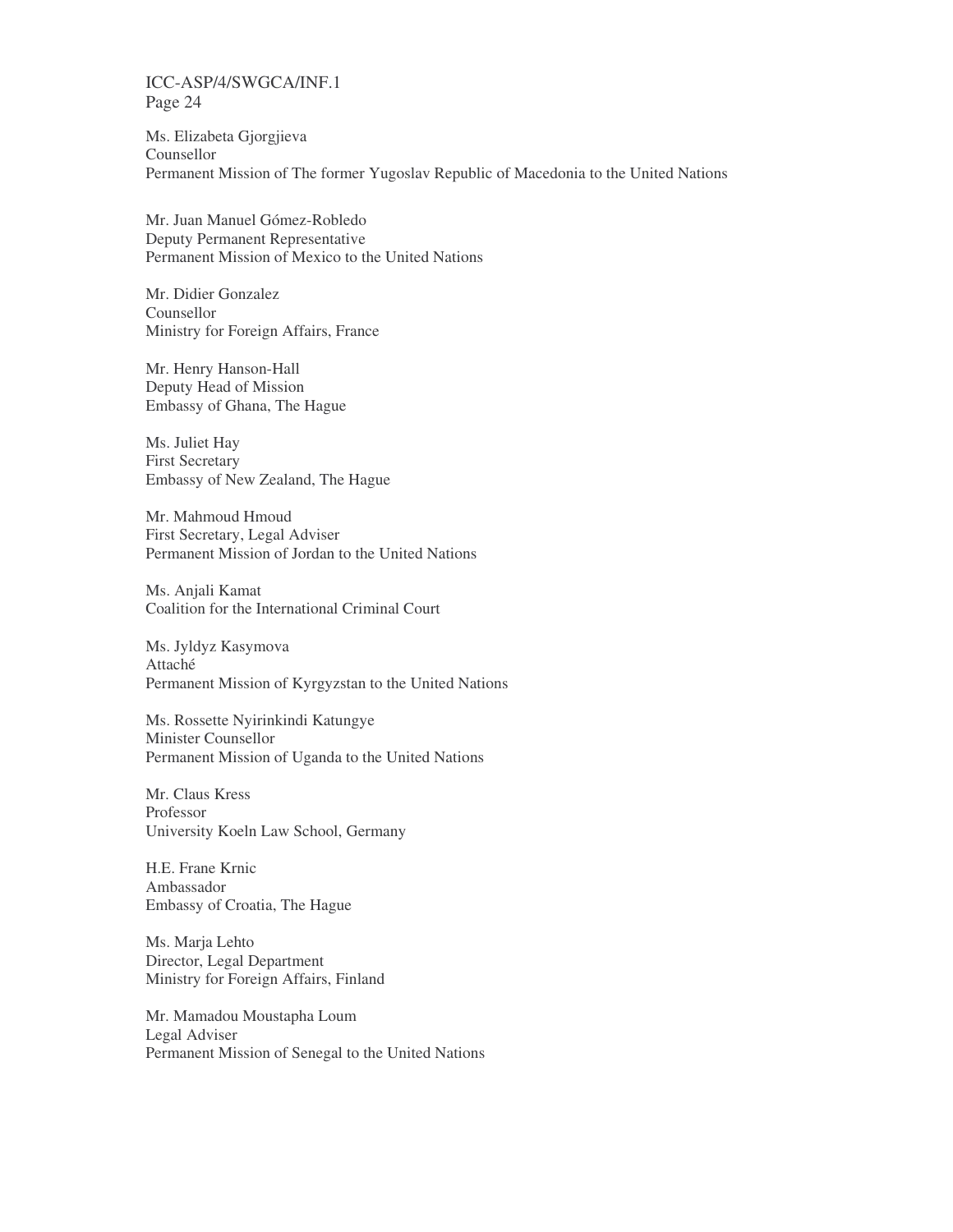Ms. Anna Lyubalina Third Secretary Permanent Mission of the Russian Federation to the United Nations

Mr. Andrzej Makarewicz Senior Counsellor to the Minister Ministry of Foreign Affairs, Poland

Mr. Ilgar Mammadov Counsellor Permanent Mission of Azerbaijan to the United Nations

Mr. Sivuyile Maqungo Legal Counsellor Permanent Mission of South Africa to the United Nations

Mr. Alexander Marschik Deputy Permanent Representative Permanent Mission of Austria to the United Nations

Mr. Jacques Pierre Matilus First Assistant Ministry of Foreign Affairs, Haiti

Ms. Denise McQuade Assistant Legal Adviser, Legal Division Department of Foreign Affairs, Ireland

Mr. Karim Medrek Legal Counsellor Permanent Mission of Morocco to the United Nations

Mr. Martin Mennecke Legal Advisor Danish Institute for International Studies

Mr. Hideyuki Miyazaki Official, International Legal Affairs Bureau Ministry of Foreign Affairs, Japan

Mr. Christian Much Legal Adviser Permanent Mission of Germany to the United Nations

Mr. Nainendra Nand Solicitor General Office of the Attorney General, Fiji

Mr. Giuseppe Nesi Professor, Legal Counsel Permanent Mission of Italy to the United Nations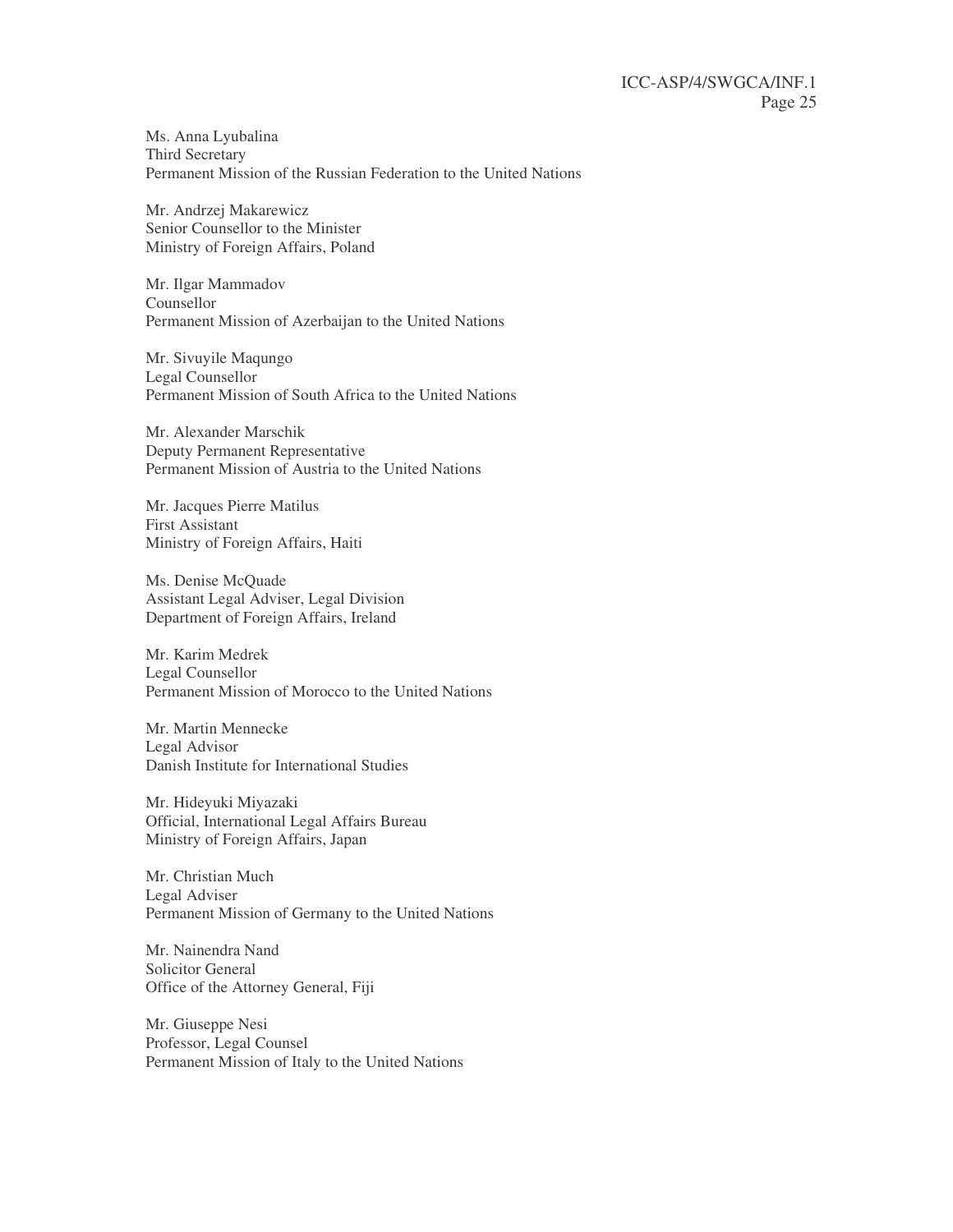Mr. Daniel D.N. Nsereko Professor of Law Uganda

H.E. Ferdinand Nyabenda Ambassador Embassy of Burundi, Belgium

Ms. Bertha A. Nyagetera Hyera Minister Plenipotentiary Embassy of the United Republic of Tanzania, Belgium

Ms. Karen R. Odaba Mosoti Legal Adviser Permanent Mission of Kenya to the United Nations

Mr. Paulo Oliveira European Union Focal Point on the International Criminal Court Council of the European Union

Mr. M. Moctar Alaoui Ould Youba First counsellor Permanent Mission of Mauritania to the United Nations

Mr. William Pace Convenor Coalition for the International Criminal Court

Ms. Oksana Pasheniuk Third Secretary Permanent Mission of Ukraine to the United Nations

Mr. Francesco Presutti Principal Administrator Council of the European Union

Ms. Carmen Quesada Alcalá Lecturer of International Law Universidad Nacional de Educación a Distancia, Spain

Ms. Gaile A. Ramoutar First Secretary Permanent Mission of Trinidad and Tobago to the United Nations

Ms. Lydia Randrianarivony Counsellor Permanent Mission of Madagascar to the United Nations

Mr. Idelfonso Reyes Deputy Attorney General Dominican Republic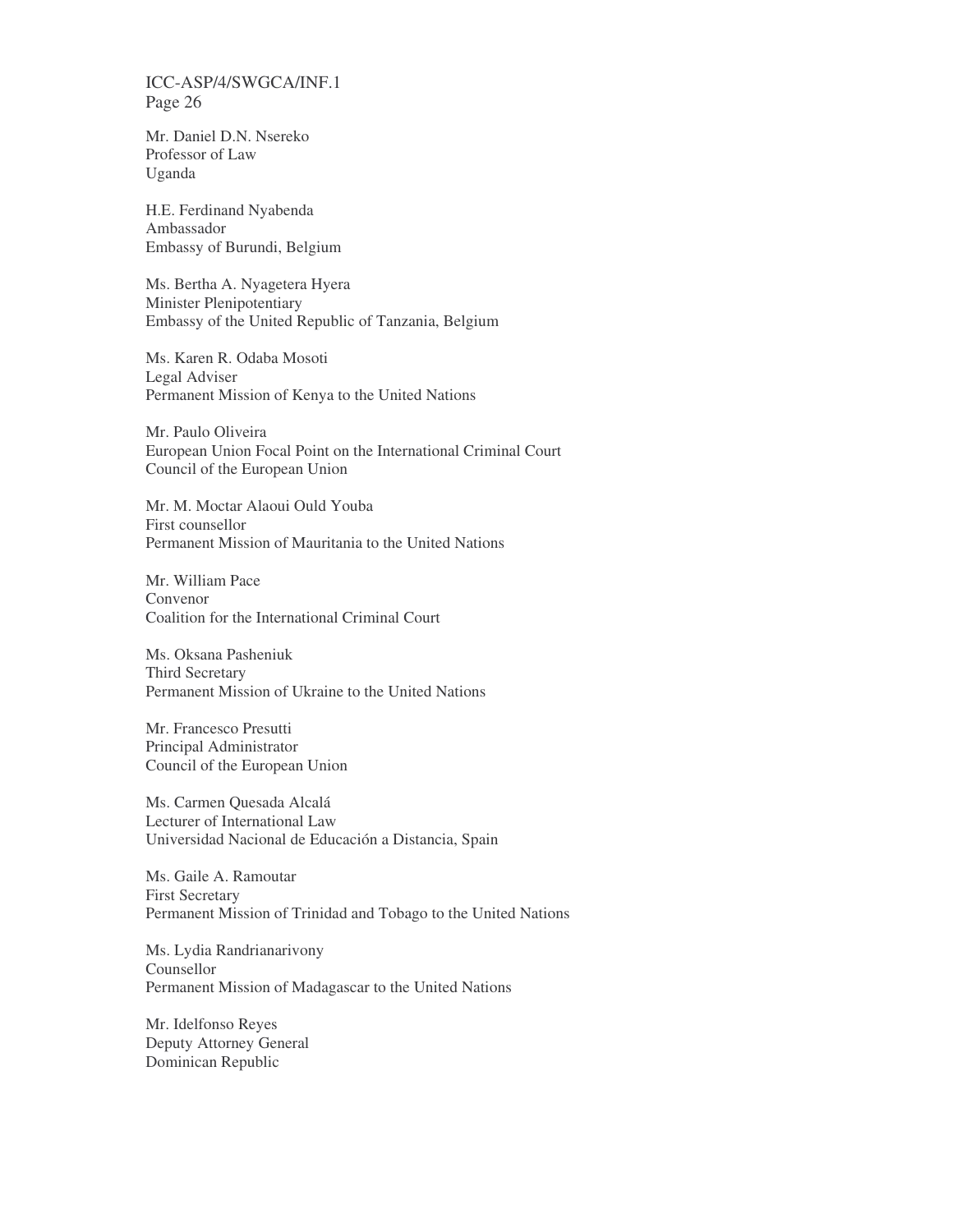Mr. Martin Roger Third Secretary, Legal Adviser Permanent Mission of Estonia to the United Nations

Mr. H. Harry L. Roque, Jr. Director, Institute of International Legal Studies and Professor of Law University of the Philippines Law Center

Ms. Anne Rübesame Lawyer, Advisor to the Delegation Germany

Mr. Medard Rwelamira Director, Secretariat of the Assembly of States Parties International Criminal Court

Mr. Mahmoud Samy Legal Adviser Permanent Mission of Egypt to the United Nations

Mr. Csaba Simon Legal Adviser Permanent Mission of Hungary to the United Nations

Mr. Martin Sorby Deputy Director General, Legal Department Ministry of Foreign Affairs, Norway

Ms. Anna Sotaniemi First Secretary, Legal Adviser Permanent Mission of Finland to the United Nations

Ms. Ioana Gabriela Stancu First Secretary Ministry of Foreign Affairs, Romania

Mr. Nicolaos Strapatsas Member Committee for an Effective International Criminal Law (CoEICL)

Ms. Brigitte Suhr Coalition for the International Criminal Court

Ms. Esti Tambay Coalition for the International Criminal Court

Mr. Vladimir Y. Tarabrin Deputy Director, Legal Department Ministry of Foreign Affairs, Russian Federation

Mr. Luis Serradas Tavares Director, Department of Legal Affairs Ministry of Foreign Affairs, Portugal